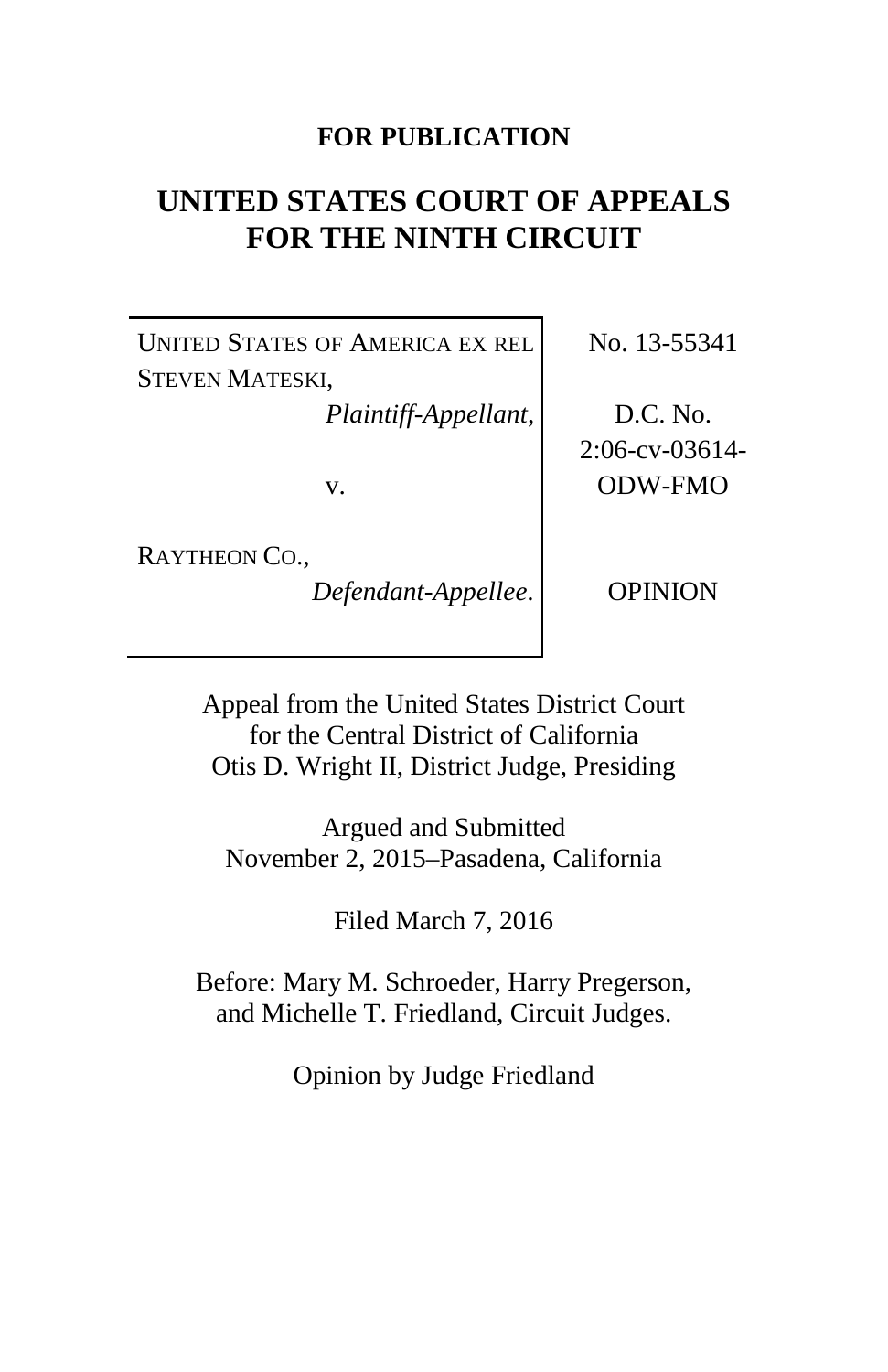## **SUMMARY[\\*](#page-1-0)**

#### **False Claims Act**

Reversing the district court's dismissal of Mateski's *qui tam* complaint against Raytheon Co. and remanding to the district court for further proceedings, the panel held that the public disclosure bar of the False Claims Act did not bar Mateski's lawsuit.

The panel concluded that Mateski's allegations were not "substantially similar" to the prior publicly disclosed reports when viewed at the appropriate level of generality. Mateski's complaint alleged fraud that was different in kind and degree from previously disclosed information about Raytheon's problems in performing on the contract at issue. The panel held that because, if his allegations prove to be true, Mateski is a relator who will have provided the government with genuinely new and material information about fraud, he should be allowed to move forward with his *qui tam* suit.

<span id="page-1-0"></span>**\*** This summary constitutes no part of the opinion of the court. It has been prepared by court staff for the convenience of the reader.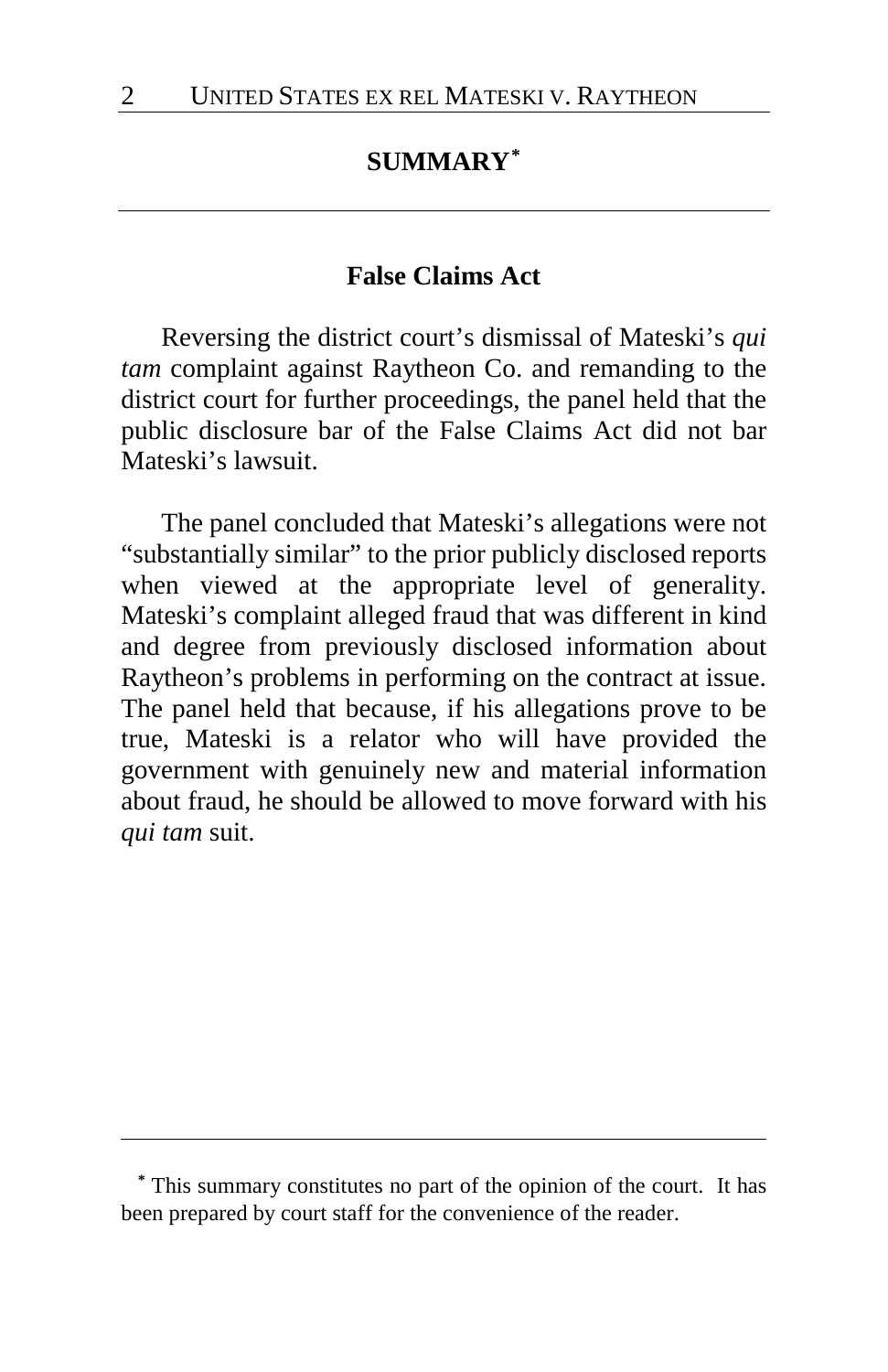#### **COUNSEL**

Allan J. Graf (argued) and Dean Francis Pace, Carlsmith Ball LLP, Los Angeles, California, for Plaintiff-Appellant.

Kimberly A. Dunne (argued), Sean A. Commons, and Brent L. Nichols Sidley Austin LLP, Los Angeles, California. Alan Charles Raul, Sidley Austin LLP, Washington, D.C., for Defendant-Appellee.

#### **OPINION**

FRIEDLAND, Circuit Judge:

Steven Mateski appeals the dismissal of his False Claims Act suit against Raytheon Co., in which he alleged fraud in the performance of a Government contract. Mateski argues that the district court erred in holding that his Complaint was based upon prior public disclosures and was thus precluded by the public disclosure bar of the False Claims Act. We agree. Mateski's Complaint alleges fraud that is different in kind and degree from the previously disclosed information about Raytheon's problems in performing on the contract at issue. We therefore reverse and remand for further proceedings.

#### **I.**

Between 1994 and 2002, the National Oceanic and Atmospheric Administration, Department of Defense, and NASA contracted with various companies to design and build the National Polar-Orbiting Operational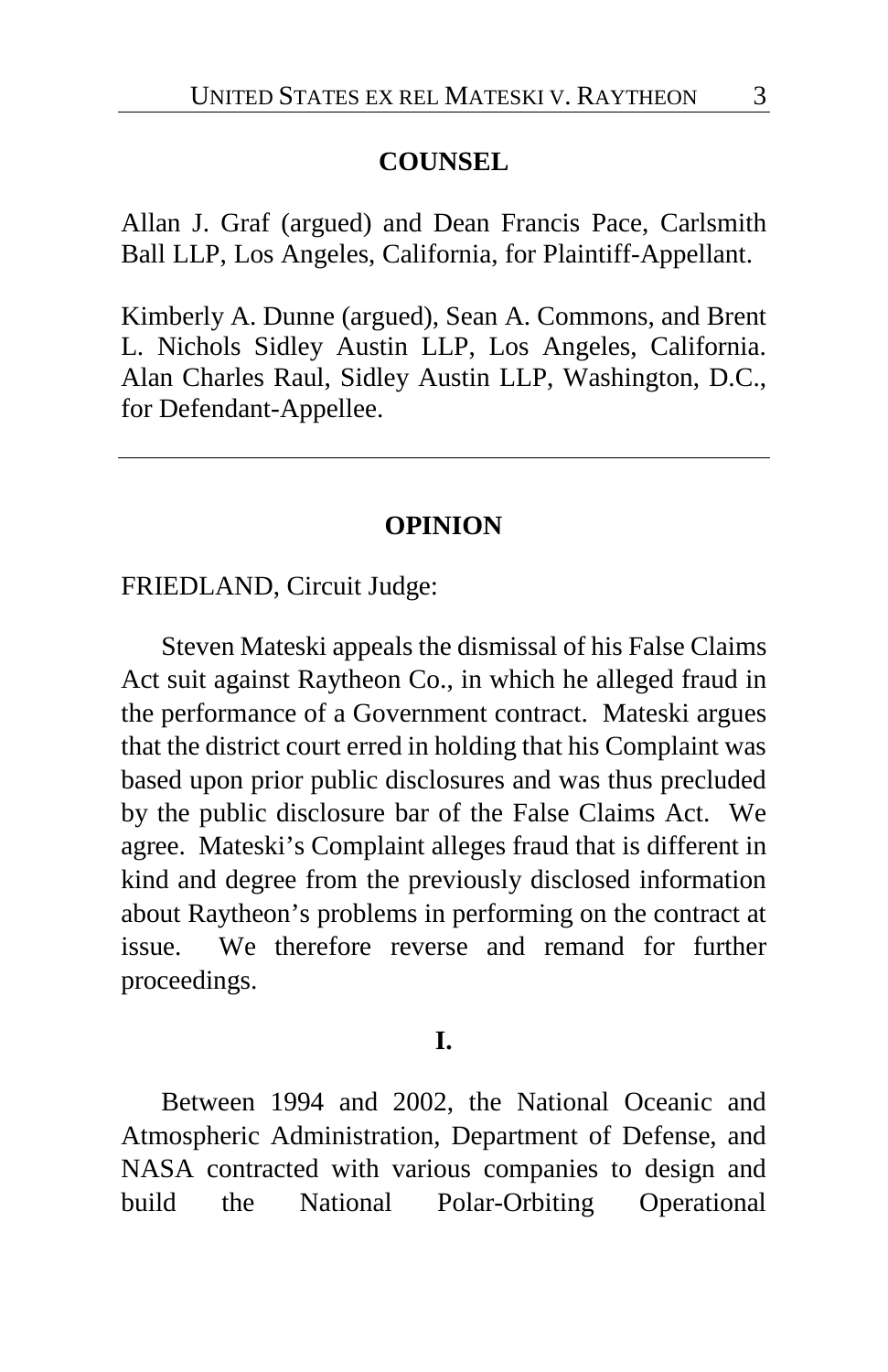Environmental Satellite System ("NPOESS"), a system for collecting meteorological, oceanographic, environmental, and climatic data. Raytheon entered a contract to design and build a Visible Infrared Imaging Radiometer Suite ("VIIRS") sensor, which would be part of NPOESS. Eventually, the Government agencies awarded a satellite integration contract to a prime contractor, Northrop Grumman, and incorporated previously awarded NPOESS contracts, including Raytheon's VIIRS contract, as subcontracts to the prime contract.

The NPOESS project incurred many delays and cost overruns. Beginning at least as early as 2003, VIIRS began to attract public attention as a source of these problems. For example, a 2004 Government Accountability Office ("GAO") report stated, "At present, the program office considers the three critical sensors—VIIRS, CMIS, and CrIS—to be key program risks because of technical challenges that each is facing." U.S. Gov't Accountability Off., GAO-04-1054, *Polar-Orbiting Envtl. Satellites: Information on Program Cost and Schedule Changes* 18 (Sept. 2004).**[1](#page-3-0)** A 2005 GAO statement explained that "VIIRS sensor development issues were attributed, in part, to [Raytheon's] inadequate project management." U.S. Gov't Accountability Off., GAO-06-249T, *Polar-Orbiting Operational Envtl. Satellites: Tech. Problems, Cost Increases, & Schedule Delays Trigger Need for Difficult Trade-off Decisions* 18 (Nov. 2005).**[2](#page-3-1)** A report from the

<span id="page-3-0"></span>**<sup>1</sup>** *Available at* http://www.gao.gov/assets/250/244364.pdf.

<span id="page-3-1"></span>**<sup>2</sup>** *Available at* http://www.gao.gov/new.items/d06249t.pdf.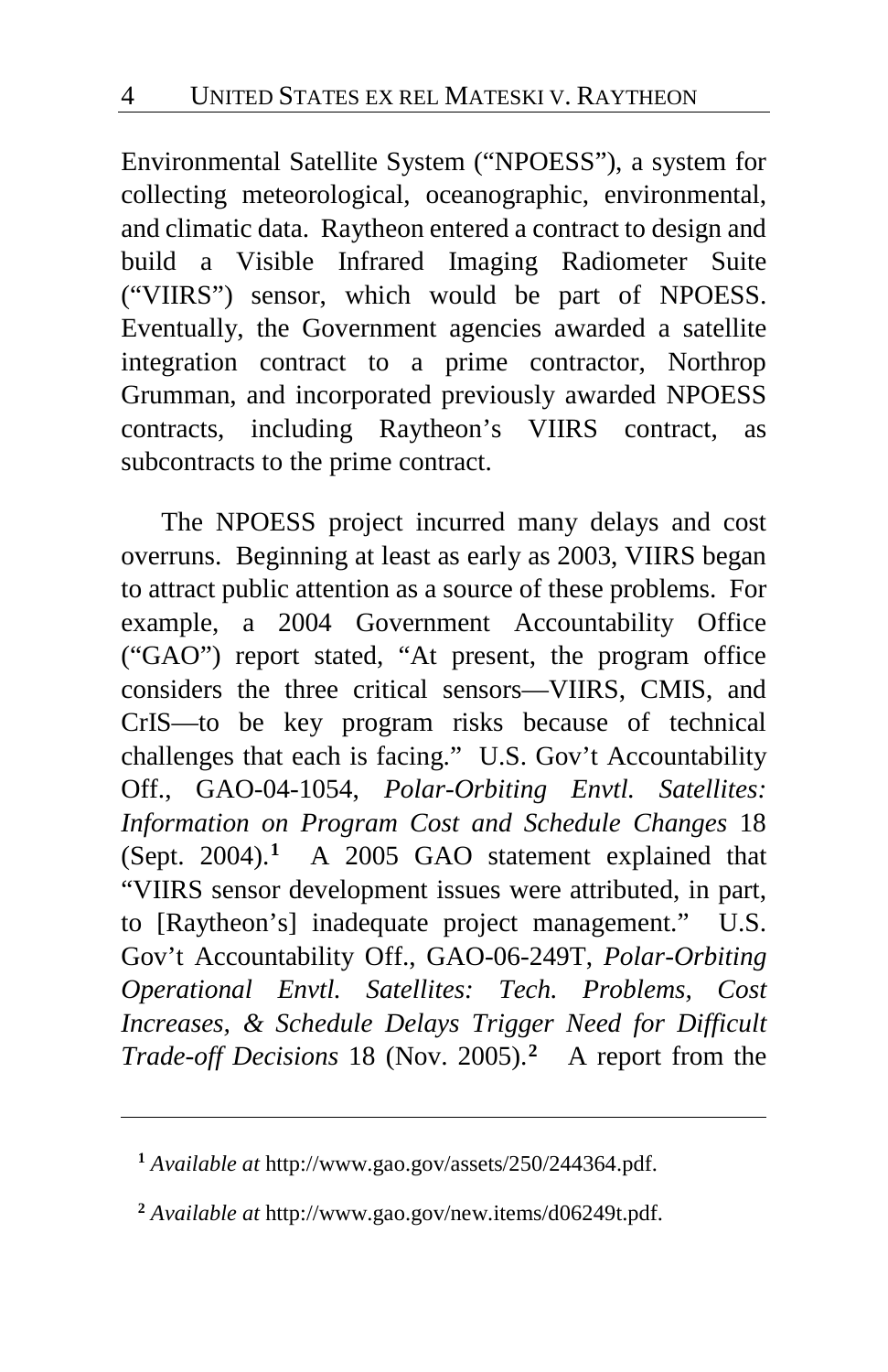Office of Inspector General at the U.S. Department of Commerce noted that "[i]nadequate oversight, in effect, postponed the critical evaluations and decisions needed to replan the program's faltering elements and contain the cost and schedule overruns. Time and money were thus wasted as the problems with NPOESS continued unchecked." U.S. Dep't of Commerce, OIG-177794-6-0001, *Nat'l Oceanic & Atmospheric Admin.: Poor Mgmt. Oversight & Ineffective Incentives Leave NPOESS Program Well Over Budget & Behind Schedule* 12 (May 2006).**[3](#page-4-0)** A slew of news articles also reported cost overruns and schedule delays with NPOESS, including in Raytheon's work on VIIRS.

Steven Mateski, an engineer who worked at Raytheon from 1997 to 2006, was assigned to work on VIIRS beginning in 2005. Mateski filed a complaint in June 2006 in federal district court alleging that Raytheon had violated the False Claims Act ("FCA"), 31 U.S.C. §§ 3729–3733, by failing to comply with numerous contractual requirements in the development of VIIRS, fraudulently covering up areas of noncompliance, and improperly billing the Government for erroneous and incomplete work.

Six years after Mateski filed his initial complaint, the United States declined to exercise its right under the FCA to intervene in Mateski's suit. Mateski then filed a fourth amended complaint ("Complaint").**[4](#page-4-1)** The Complaint alleges

 $\overline{a}$ 

<span id="page-4-1"></span><span id="page-4-0"></span> **<sup>4</sup>** The district court and the parties treat this as the operative complaint, and so do we. It contains essentially the same level of detail and types of allegations of fraud as Mateski's original complaint.

**<sup>3</sup>** *Available at* https://www.oig.doc.gov/OIGPublications/OIG-17794.pdf.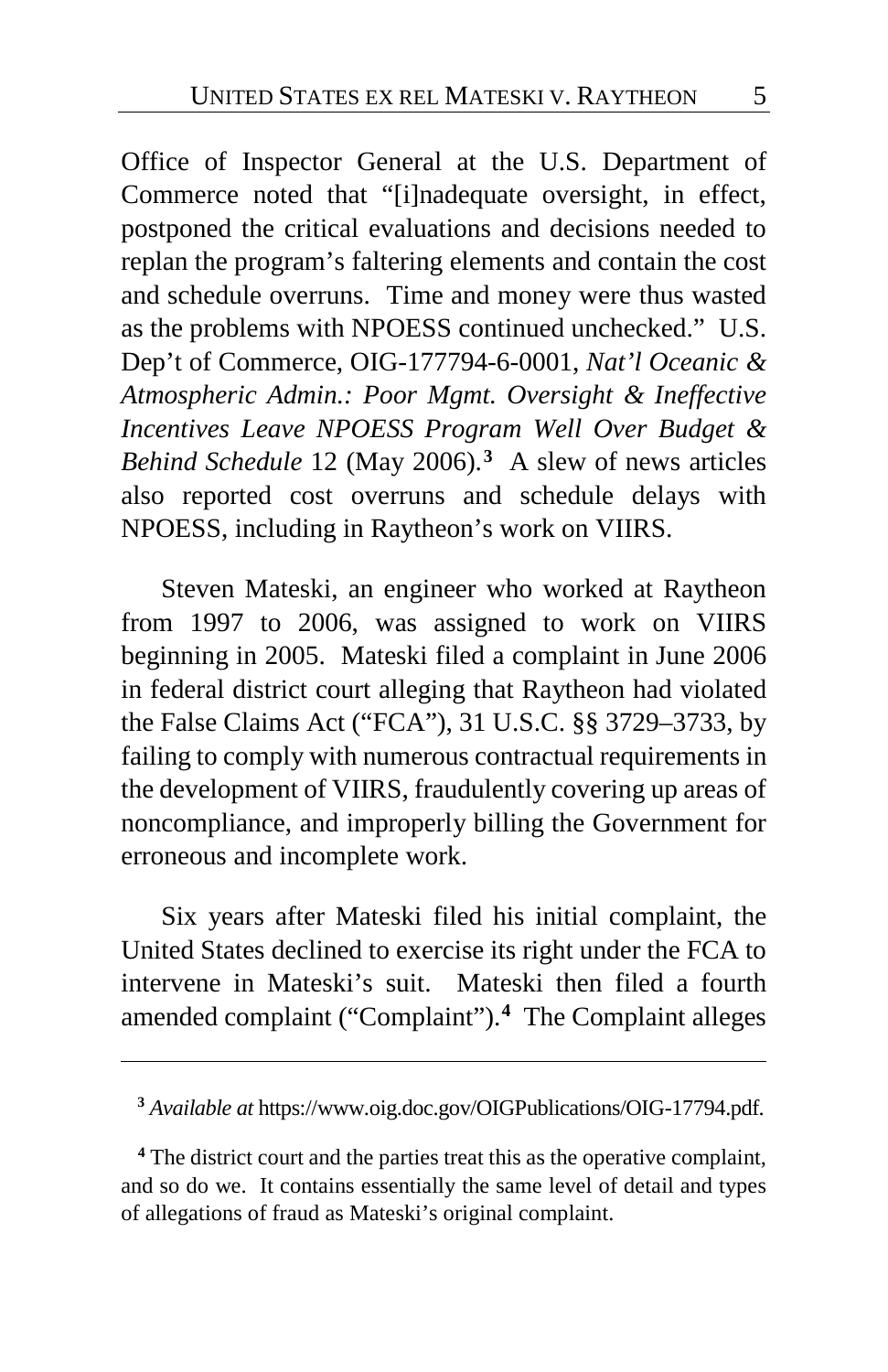that "[f]rom 2002 to at least 2012, Defendant [Raytheon] has knowingly submitted false NPOESS VIIRS claims for payment, whereby the United States Government has been induced to pay money that it would not have paid if Defendant [Raytheon] had disclosed the true defective nonconformances with the NPOESS VIIRS specifications and requirements." As did the original complaint, this Complaint makes numerous specific allegations, including: creation of false waivers; improper (and forged) signoffs certifying work performed; failure to rectify issues relating to electrostatic discharge; cross contamination of flight and non-flight quality materials; and use of prohibited materials such as tin plating.

Raytheon moved to dismiss for lack of subject matter jurisdiction. It argued that the suit was barred by § 3730(e)(4)(A) of the FCA, also known as the "public disclosure bar," which at the time of filing provided: "No court shall have jurisdiction over an action under this section based upon the public disclosure of allegations or transactions." 31 U.S.C. § 3730(e)(4)(A) (1986); *United States ex rel. Hartpence v. Kinetic Concepts, Inc.*, 792 F.3d 1121, 1127 (9th Cir. 2015) (en banc).**[5](#page-5-0)** The district court granted Raytheon's motion to dismiss, explaining, "[I]t was publicly known that there was rampant mismanagement, deviations from protocol, and other problems with

<span id="page-5-0"></span>**<sup>5</sup>** In response to Raytheon's motion to dismiss, the Government filed a statement of interest requesting that, in the event the court "dismisses, in whole or in part, [Mateski]'s amended complaint with prejudice to [Mateski]," any dismissal be without prejudice to the United States' filing of its own action or later election to intervene in the matter.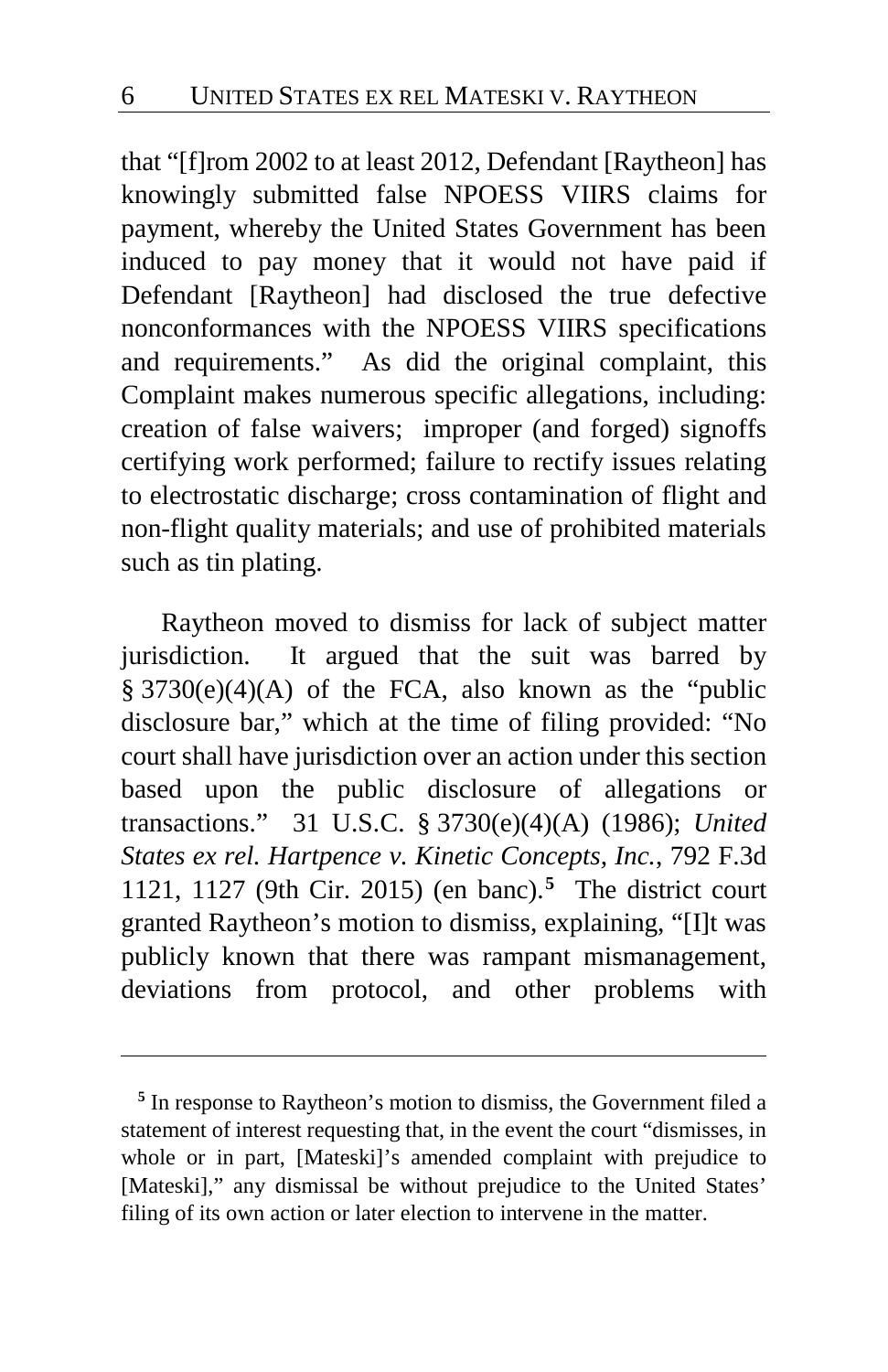VIIRS. . . . [W]hile the public disclosures d[id] not discuss the problems on the VIIRS program in the level of detail that Mateski does in his [Complaint], the allegations are nonetheless the same for the purposes of 31 U.S.C.  $§ 3730(e)(4)(A)."$ 

#### **II.**

We review de novo a district court's dismissal for lack of subject matter jurisdiction and its interpretation of the False Claims Act. *United States ex rel. Hartpence v. Kinetic Concepts*, 792 F.3d 1121, 1126 (9th Cir. 2015) (en banc). We review for clear error a district court's findings of fact that underlie its decisions on subject matter jurisdiction. *Id.*  at 1126–27. Whether a particular disclosure triggers the public disclosure bar is a mixed question of law and fact that we review de novo. *United States ex rel. Found. Aiding The Elderly v. Horizon W., Inc.*, 265 F.3d 1011, 1013 (9th Cir.), *amended on denial of reh'g*, 275 F.3d 1189 (9th Cir. 2001); *see also United States v. Alcan Elec. & Eng'g, Inc.*, 197 F.3d 1014, 1017 (9th Cir. 1999). The plaintiff "bears the burden of establishing subject matter jurisdiction by a preponderance of the evidence." *Alcan*, 197 F.3d at 1018.

#### **III.**

The FCA prohibits "knowingly present[ing], or caus[ing] to be presented, a false or fraudulent claim for payment or approval; [or] knowingly mak[ing], us[ing], or caus[ing] to be made or used, a false record or statement material to a false or fraudulent claim" to the federal government. 31 U.S.C.  $\S 3729(a)(1)(A)$ , (B). The FCA allows private individuals, referred to as "relators," to bring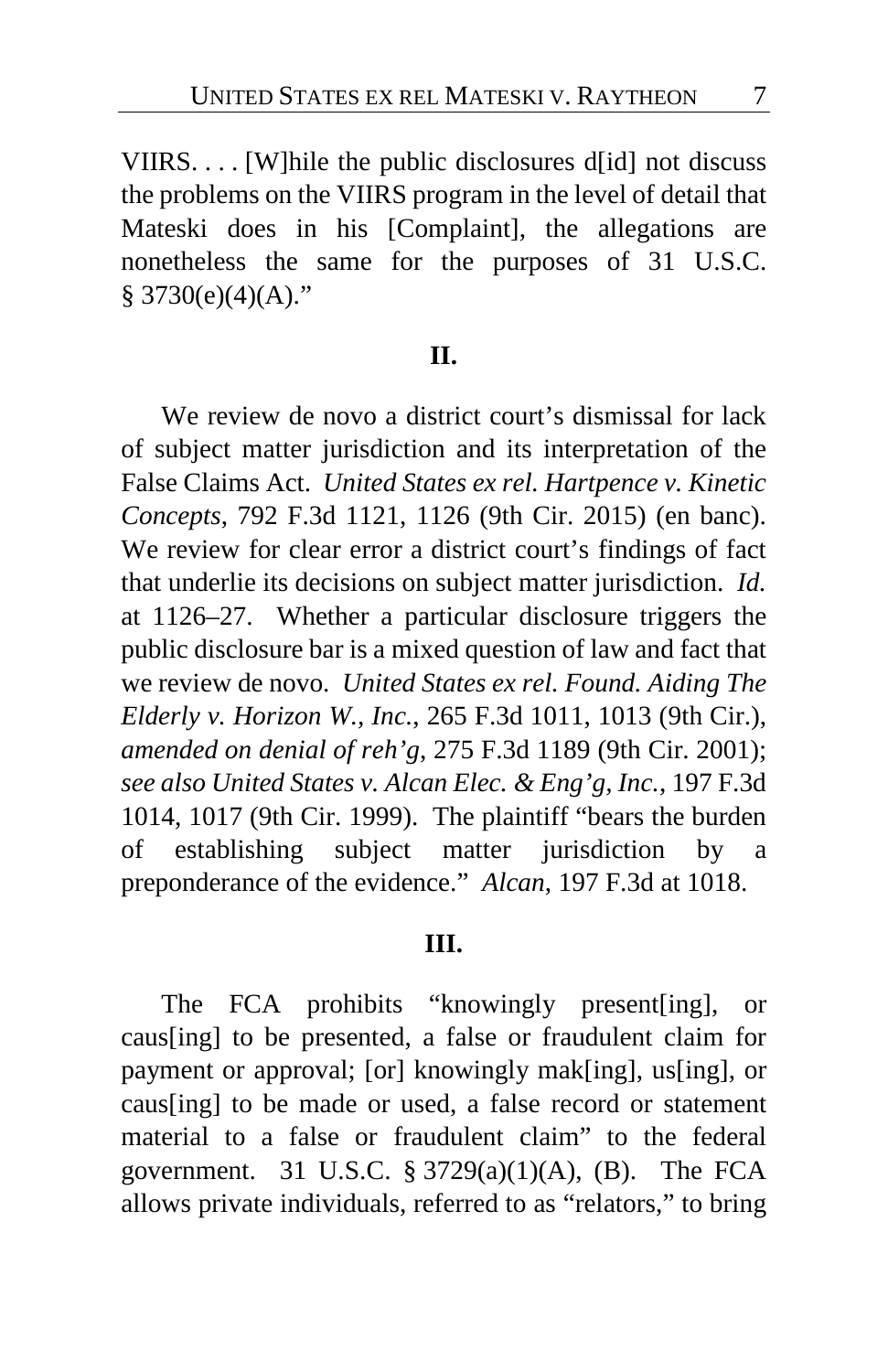suit on the Government's behalf against entities that have violated the Act's prohibitions. 31 U.S.C. § 3730(b)(1); *see also United States ex rel. Hartpence v. Kinetic Concepts*, 792 F.3d 1121, 1123 (9th Cir. 2015) (en banc)*.* Such suits are commonly called *qui tam* suits. *Vt. Agency of Nat. Res. v. United States ex rel. Stevens*, 529 U.S. 765, 768 (2000) ("Originally enacted in 1863, the False Claims Act . . . is the most frequently used of a handful of extant laws creating a form of civil action known as *qui tam*."); *see Kinetic Concepts*, 792 F.3d at 1123.

The FCA's public disclosure bar deprives federal courts of subject matter jurisdiction when a relator alleges fraud that has already been publicly disclosed, unless the relator qualifies as an "original source."**[6](#page-7-0)** *Kinetic Concepts*, 792 F.3d at 1123 (quoting 31 U.S.C. § 3730(e)(4)). Under the public disclosure bar:

> No court shall have jurisdiction over an action under this section based upon the *public disclosure* of allegations or transactions . . . unless the action is brought by the Attorney General or the person

<span id="page-7-0"></span>**<sup>6</sup>** An "'original source' means an individual who has direct and independent knowledge of the information on which the allegations are based and has voluntarily provided the information to the Government before filing an action under this section which is based on the information." 31 U.S.C. § 3730(e)(4)(B) (1986). We need not decide whether Mateski qualifies as an original source because this case does not turn on the original source exception.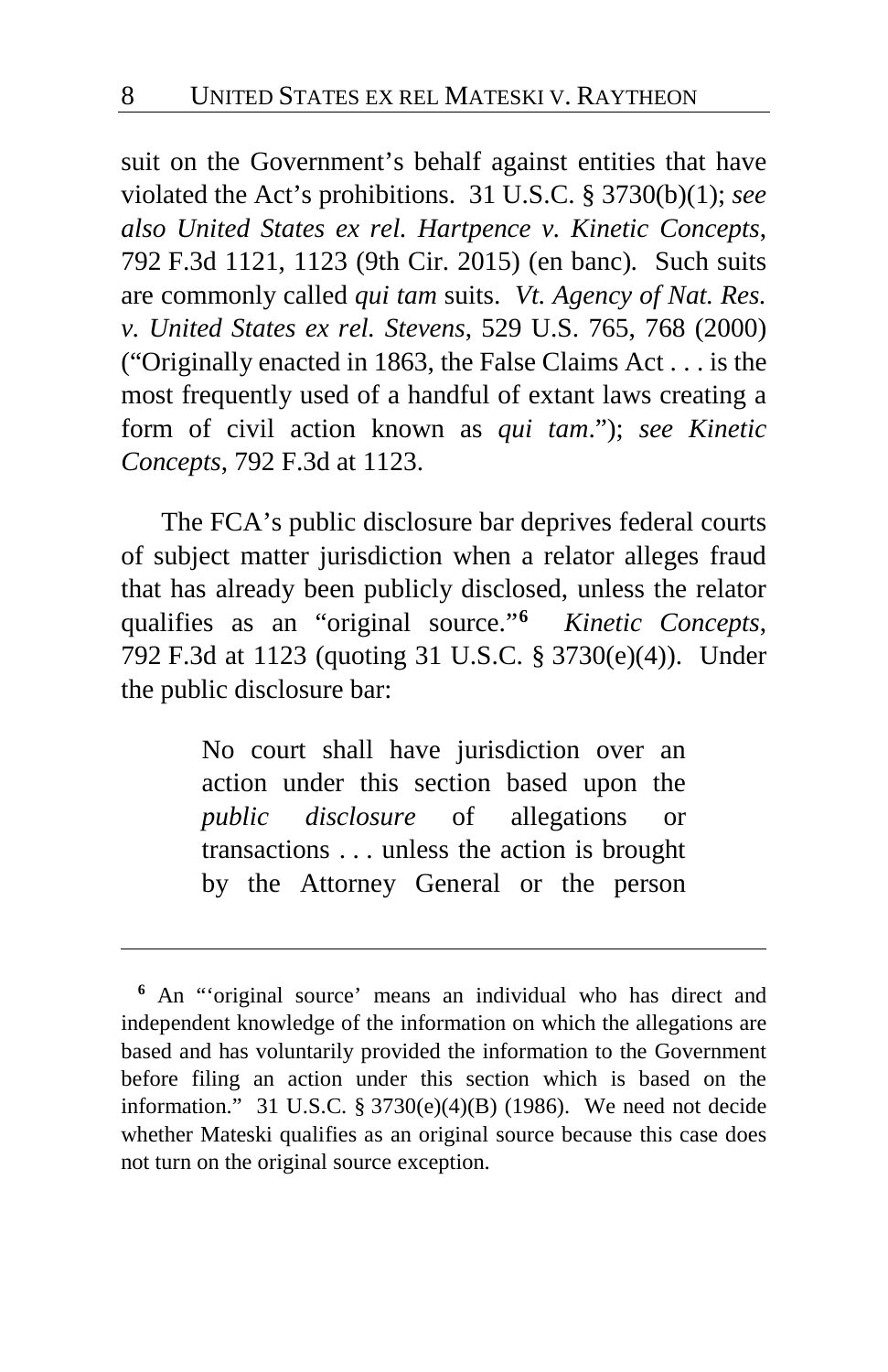bringing the action is an *original source* of the information.

31 U.S.C. § 3730(e)(4)(A) (1986) (emphases added).**[7](#page-8-0)**

The public disclosure bar is intended to encourage suits by whistle-blowers with genuinely valuable information, while discouraging litigation by plaintiffs who have no significant information of their own to contribute. *See Graham Cty. Soil & Water Conservation Dist. v. United States ex rel. Wilson*, 559 U.S. 280, 294–95 (2010). A prior version of the FCA had attempted to achieve a similar goal by banning "*qui tam* actions based on information already in the Government's possession." *Id.* at 294. Congress decided that provision "thwarted a significant number of potentially

<span id="page-8-0"></span>**<sup>7</sup>** In 2010, the Affordable Care Act replaced the 1986 version of 31 U.S.C. § 3730(e)(4)(A) with new language, changing "based upon" to "substantially the same." *See* 31 U.S.C. § 3730(e)(4)(A) (2010) ("The court shall dismiss an action or claim under this section, unless opposed by the Government, if substantially the same allegations or transactions as alleged in the action or claim were publicly disclosed."); *see also United States ex rel. Bogina v. Medline Indus., Inc.*, 809 F.3d 365, 368 (7th Cir. 2016) (explaining that the 2010 amendment replacing the "based upon" language "was not a significant change, [because] both formulas [were] aimed at barring '"me too" private litigation [that] would divert funds from the Treasury' to bounty seekers whose efforts had duplicated those of the government or an earlier bounty seeker.") (third alteration in original) (quoting *United States ex rel. Goldberg v. Rush Univ. Med. Ctr.*, 680 F.3d 933, 934 (7th Cir. 2012)). Given that Mateski's suit was filed in 2006, the prior version of the statute governs here, *see Graham Cty. Soil & Water Conservation Dist. v. United States ex rel. Wilson*, 559 U.S. 280, 283 n.1 (2010), though our analysis of the issue of substantial similarity would be the same under either version.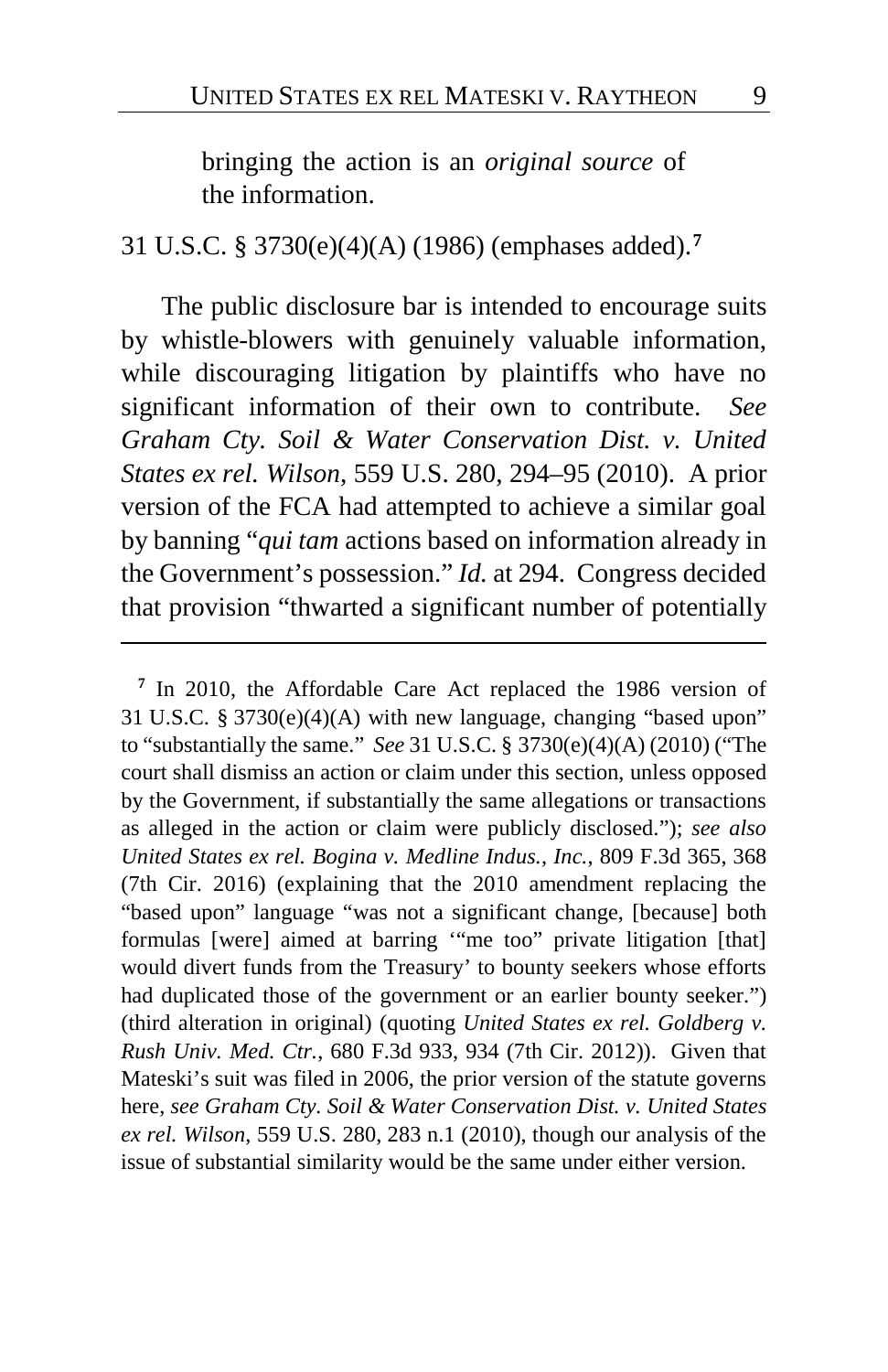valuable claims. Rather than simply repeal [it], however, Congress replaced it [in 1986] with the public disclosure bar in an effort to strike a balance between encouraging private persons to root out fraud and stifling parasitic lawsuits." *Id*. at  $294 - 95$ .<sup>[8](#page-9-0)</sup>

"The public disclosure bar is triggered if three things are true: (1) the disclosure at issue occurred through one of the channels specified in the statute; (2) the disclosure was 'public'; and (3) the relator's action is 'based upon' the allegations or transactions publicly disclosed." *Malhotra v. Steinberg*, 770 F.3d 853, 858 (9th Cir. 2014) (quoting 31 U.S.C. § 3730(e)(4)(A) (1986)). It is undisputed that the first two elements of this test are satisfied in this case. The statements Raytheon relies upon in invoking the bar occurred through the channels specified in the statute—news

<span id="page-9-0"></span>**<sup>8</sup>** Although this general purpose is well established, the legislative history does not reveal anything more specific about Congress's intent behind the 1986 public disclosure bar. *See Graham*, 559 U.S. at 295 (noting that "[h]ow exactly  $\S 3730(e)(4)$  came to strike this balance in the way it did is a matter of considerable uncertainty"). The Court explained, "'One difficulty in interpreting the 1986 amendments is that Congress was never completely clear about what kind of parasitic suits it was attempting to avoid' . . . . Because Section 3730(e)(4) was drafted subsequent to the completion of the House and Senate Committee reports on the proposed False Claims Act Amendments, those reports, which contained discussion of altogether different bars, cannot be used in interpreting it." *Id.* at 296 n.15 (quoting *United States ex rel. Stinson, Lyons, Gerlin & Bustamante, P.A. v. Prudential Ins.*, 944 F.2d 1149, 1163 (3d Cir. 1991) (Scirica, J., dissenting)). The Court further explained that "[t]he House and Senate Judiciary Committees each reported bills that contained very different public disclosure bars from the one that emerged in the Statutes at Large." *Id.* at 295.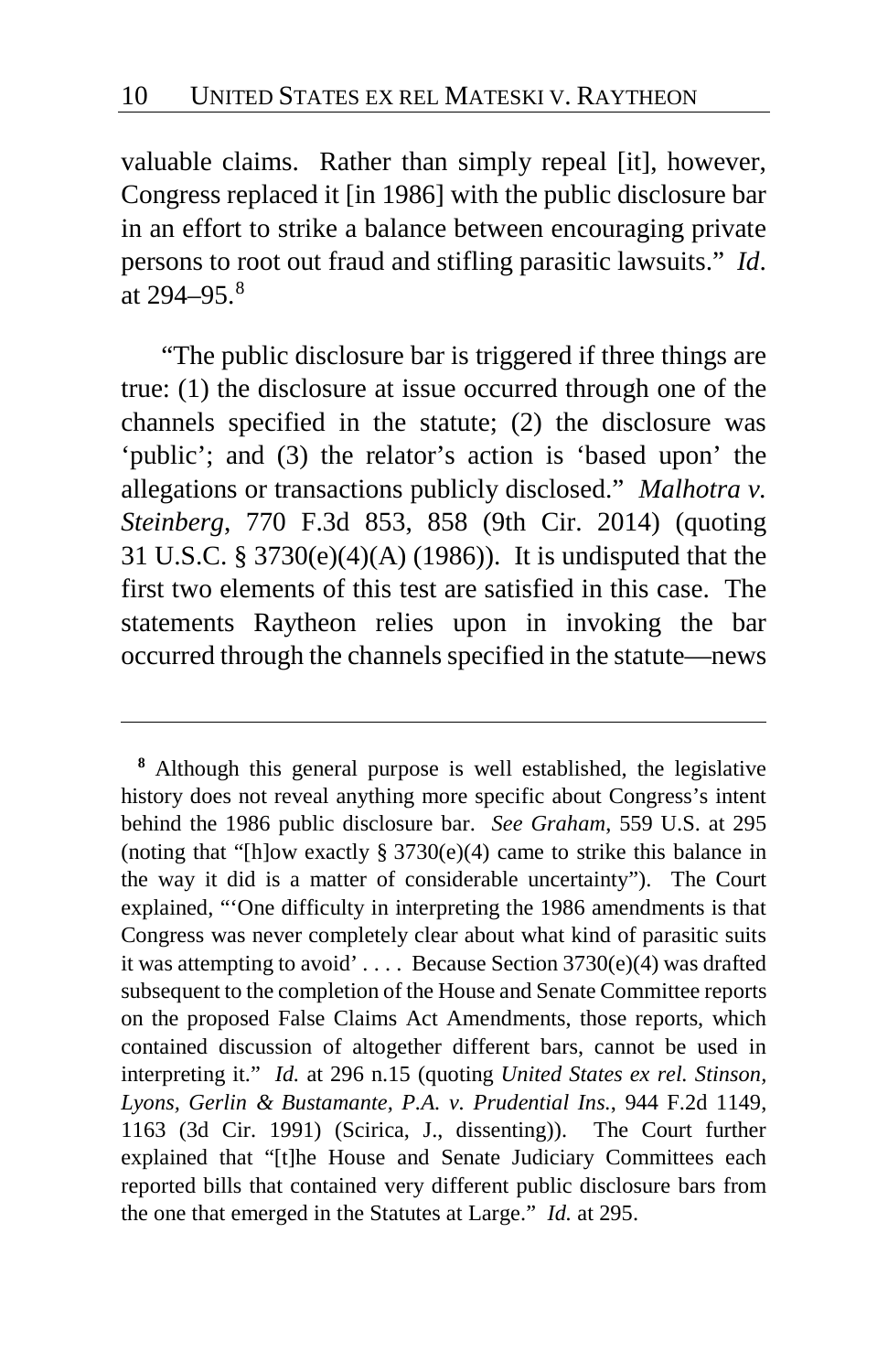media, congressional hearings, and GAO reports—all of which were public. *See United States ex rel. Found. Aiding the Elderly v. Horizon W., Inc.*, 265 F.3d 1011, 1014 (9th Cir.), *amended on denial of reh'g*, 275 F.3d 1189 (9th Cir. 2001) (explaining that "[p]ublic disclosure can occur in one of only three categories of public fora: (1) in a 'criminal, civil, or administrative hearing;' (2) in a 'congressional, administrative, or Government Accounting Office report, hearing, audit, or investigation; or (3) in the 'news media.'") (quoting *A-1 Ambulance Serv., Inc. v. California*, 202 F.3d 1238, 1243 (9th Cir. 2000)).

The dispute in this case is thus about whether Mateski's action is "'based upon' the allegations or transactions publicly disclosed." *Malhotra*, 770 F.3d at 858 (quoting 31 U.S.C. § 3730(e)(4)(A) (1986)). This depends on: (A) whether the publicly available information about Raytheon's work on VIIRS contained an "allegation or transaction" of fraud; and, if so, (B) whether Mateski's Complaint was "based upon" said "allegation or transaction." *See United States ex rel. Zizic v. Q2Administrators, LLC*, 728 F.3d 228, 235 (3d Cir. 2013). We address these issues in turn.

#### **A.**

The False Claims Act's public disclosure bar uses the terms "allegations" and "transactions" without defining either term. 31 U.S.C.  $\S 3730(e)(4)(A)$ . Courts have interpreted "allegation" to refer to a direct claim of fraud, and "transaction" to refer to facts from which fraud can be inferred. *See, e.g.*, *Zizic*, 728 F.3d at 235–36 ("An allegation of fraud is an explicit accusation of wrongdoing. A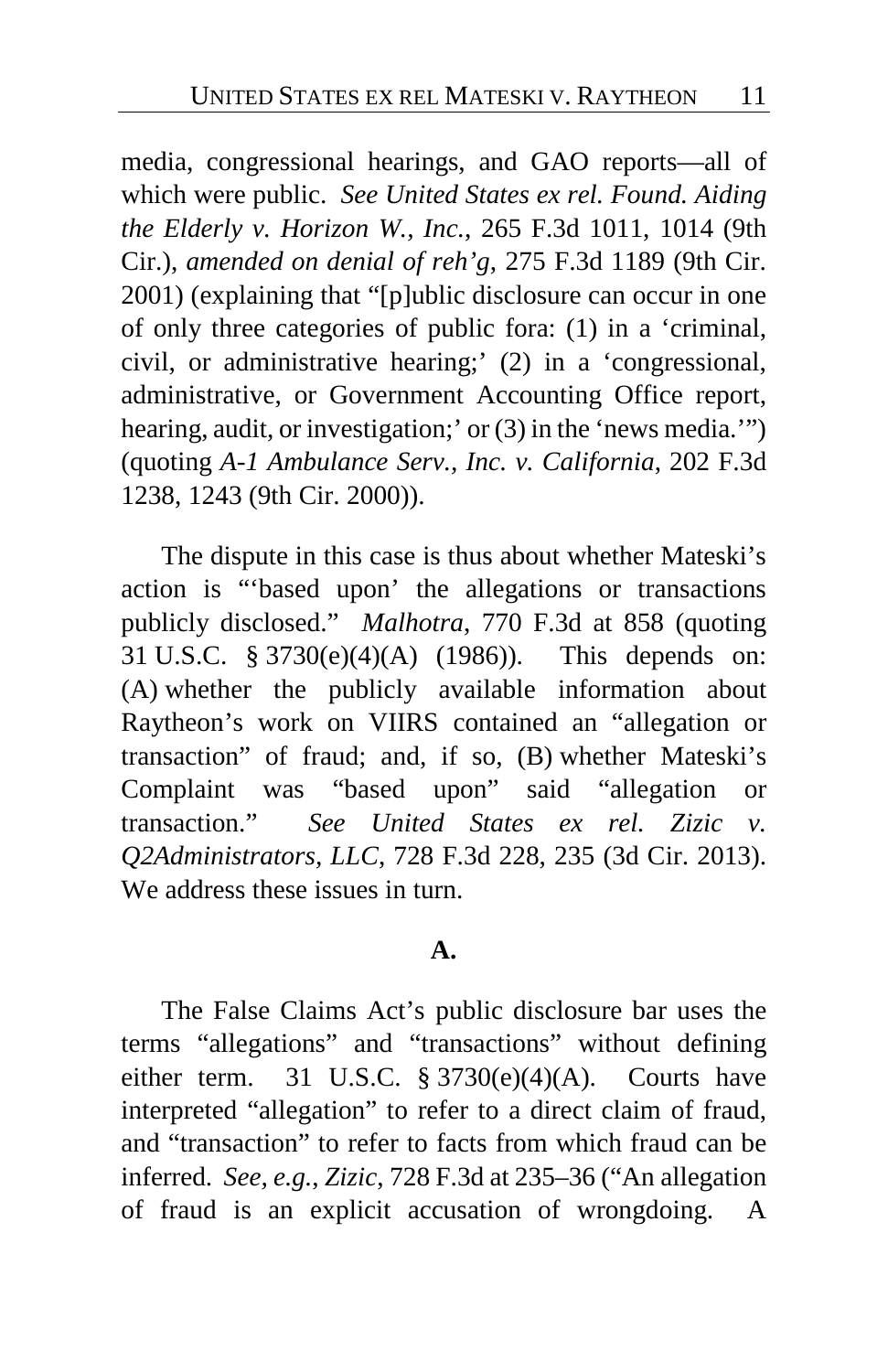transaction warranting an inference of fraud is one that is composed of a misrepresented state of facts plus the actual state of facts.") (citation omitted); *United States ex rel. Springfield Terminal Ry. Co. v. Quinn*, 14 F.3d 645, 653–54 (D.C. Cir. 1994) (defining "allegation" as a direct claim of fraud and "transaction" as a combination of facts from which "readers or listeners may infer" fraud).

For purposes of the public disclosure bar, we have held that "[t]he substance of the disclosure . . . need not contain an explicit 'allegation' of fraud, so long as the material elements of the allegedly fraudulent 'transaction' are disclosed in the public domain." *Found. Aiding*, 265 F.3d at 1014; *see also A-1 Ambulance Serv.*, 202 F.3d at 1243.**[9](#page-11-0)** We have explained:

> [I]f  $X + Y = Z$ , Z represents the allegation of fraud and X and Y represent its essential elements. In order to disclose the fraudulent transaction publicly, the combination of X and Y must be revealed, from which readers

<span id="page-11-0"></span>**<sup>9</sup>** The Supreme Court has noted, "The phrase 'allegations or transactions' in § 3730(e)(4)(A) additionally suggests a wide-reaching public disclosure bar. Congress covered not only the disclosure of 'allegations' but also 'transactions,' a term that courts have recognized as having a broad meaning." *Schindler Elevator Corp. v. United States ex rel. Kirk*, 563 U.S. 401, 408 (2011). Although the Court did not further elaborate on the type of "broad meaning" it intended, the Court's statement supports reading the "transactions" portion of the public disclosure bar inclusively, as we did in *Foundation Aiding*, 265 F.3d 1011.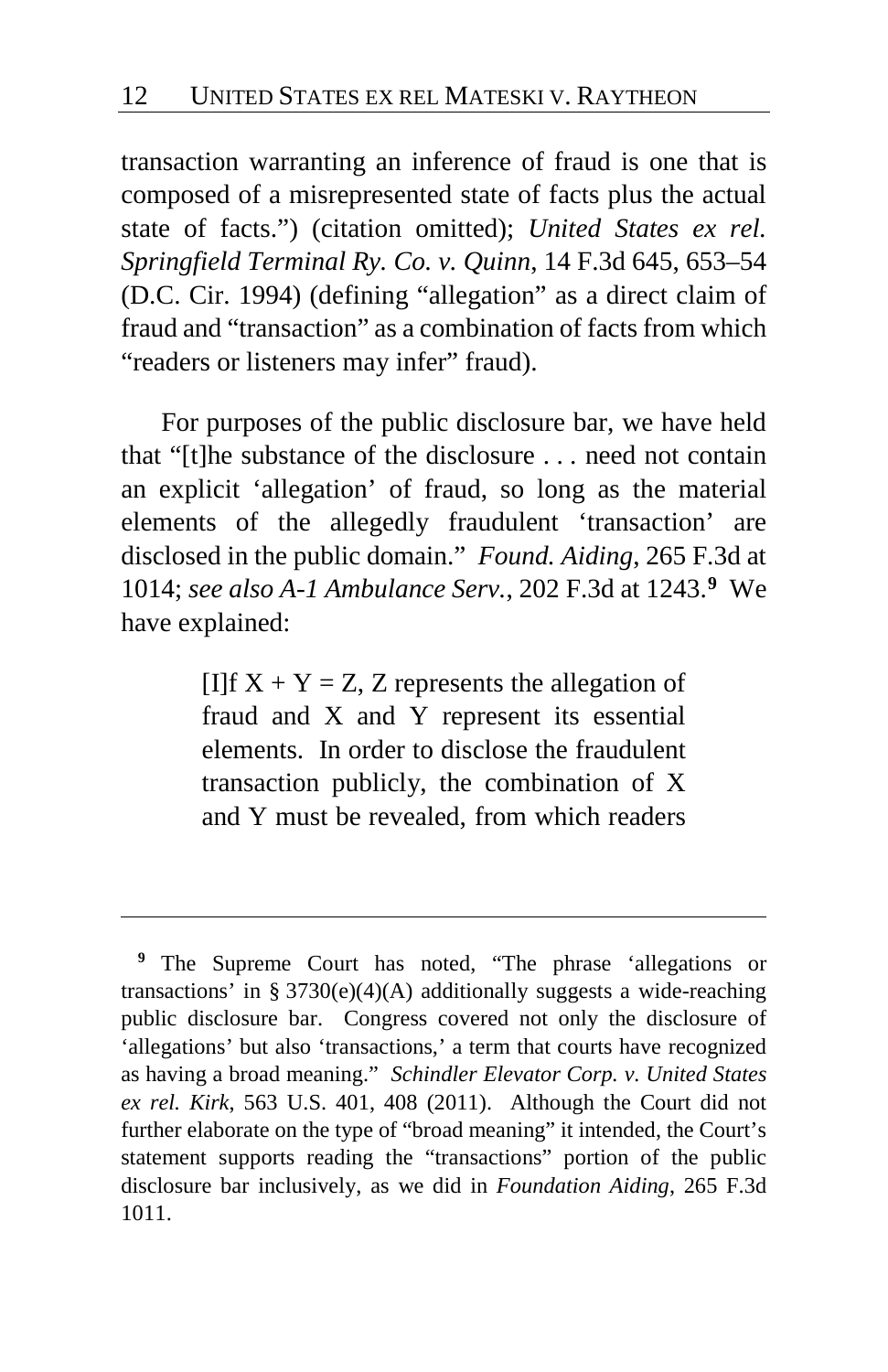or listeners may infer Z, i.e., the conclusion that fraud has been committed.

*Found. Aiding*, 265 F.3d at 1015 (alteration in original) (quoting *Springfield Terminal*, 14 F.3d at 654).We have further explained that, "in a fraud case, X and Y inevitably stand for but two elements: 'a misrepresented state of facts and a true state of facts.'" *Id.* (quoting *Springfield Terminal*, 14 F.3d at 654). "[I]n order to invoke the jurisdictional bar, a defendant must show 'that the transaction . . . [is] one in which a set of misrepresented facts has been submitted to the government.'" *Id.* at 1016–17 (first alteration in original) (quoting *United States ex rel. Dunleavy v. Cty. of Del.*, 123 F.3d 734, 741 (3d Cir. 1997), *abrogated on other grounds by Graham Cty.*, 559 U.S. 280 (2010)).

Applying the foregoing principles here, we find no allegation of fraud because the publicly disclosed information does not contain "an explicit accusation of wrongdoing." *Zizic*, 728 F.3d at 236. **[10](#page-12-0)** Although the public reports described delays and incompetence, none explicitly asserted deception by Raytheon.

Whether the public reports described a "transaction" within the meaning of the public disclosure bar is less clear.

<span id="page-12-0"></span>**<sup>10</sup>** Counsel for Raytheon submitted a letter after oral argument suggesting that a particular exchange between a member of Congress and an individual from the Office of the Inspector General constituted a "public disclosure" of fraud. But the colloquy in question conveyed exactly the opposite. The Office of the Inspector General explained therein that *no* indicators of fraud had been found. *Hearing on the Inspector Gen. Report on NOAA Weather Satellites Before the H. Comm. on Science,* 109th Cong. 66–67 (2006).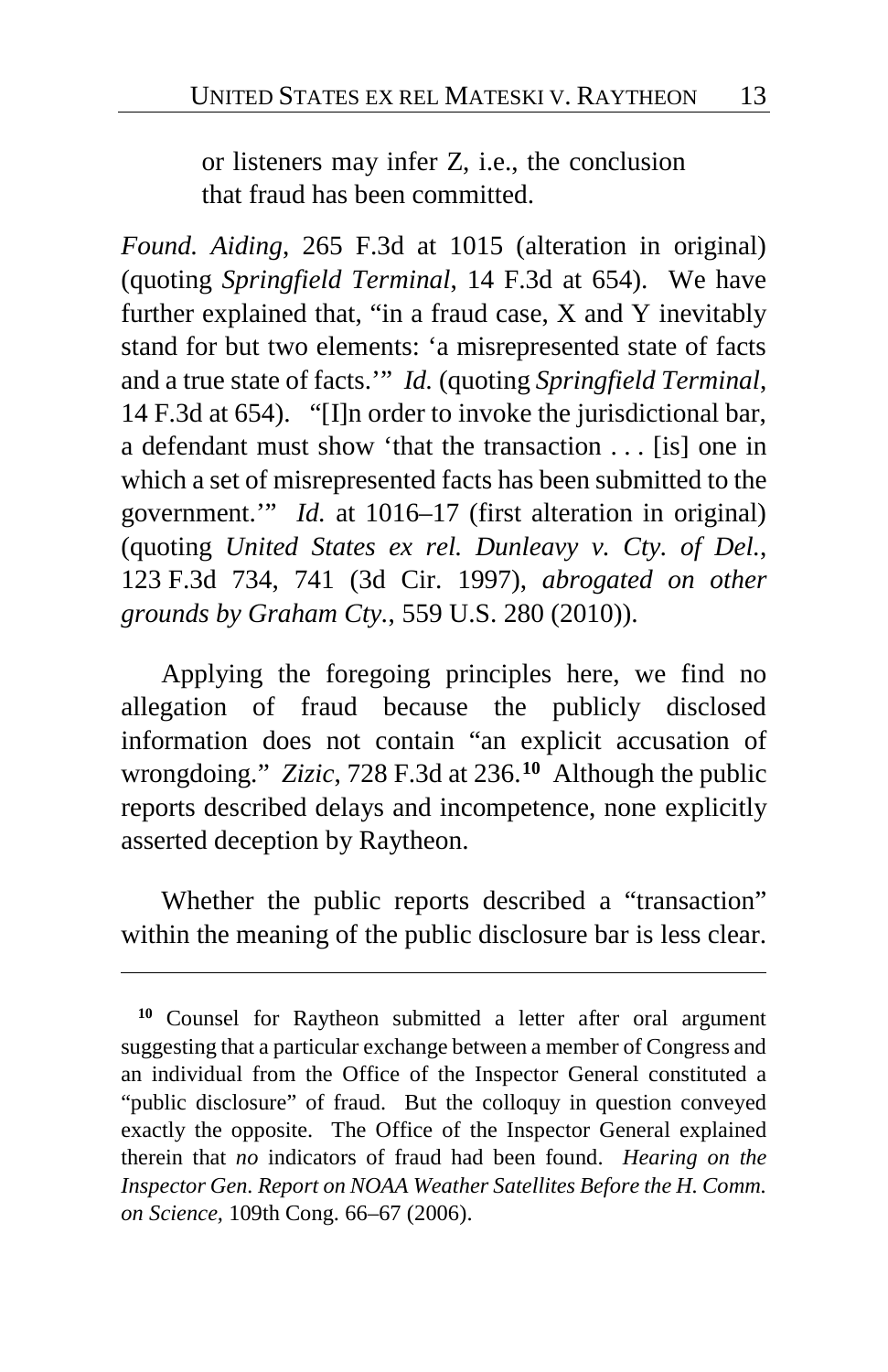Many of the public documents Raytheon supplied to the district court described management and engineering problems with the VIIRS project—thus presenting a "true" state of facts. A November 2005 GAO statement is the most specific public statement Raytheon identifies in this respect. It provides:

> Problems involving multiple levels of management—including subcontractor, contractor, program office, and executive leadership—have played a role in bringing the NPOESS program to its current state. As noted earlier, VIIRS sensor development issues were attributed, in part, to the subcontractor's inadequate project management. *Specifically, after a series of technical problems, internal review teams sent by the prime contractor and the program office found that the VIIRS subcontractor had deviated from a number of contract, management, and policy directives set out by the main office and that both management and process engineering were inadequate.* Neither the contractor nor the program office recognized the underlying problems in time to fix them. After these issues were identified, the subcontractor's management team was replaced. Further, in January 2005, the NPOESS Executive Committee (Excom) called for an independent review of the VIIRS problems. This independent review, delivered in August 2005, reported that the program management office did not have the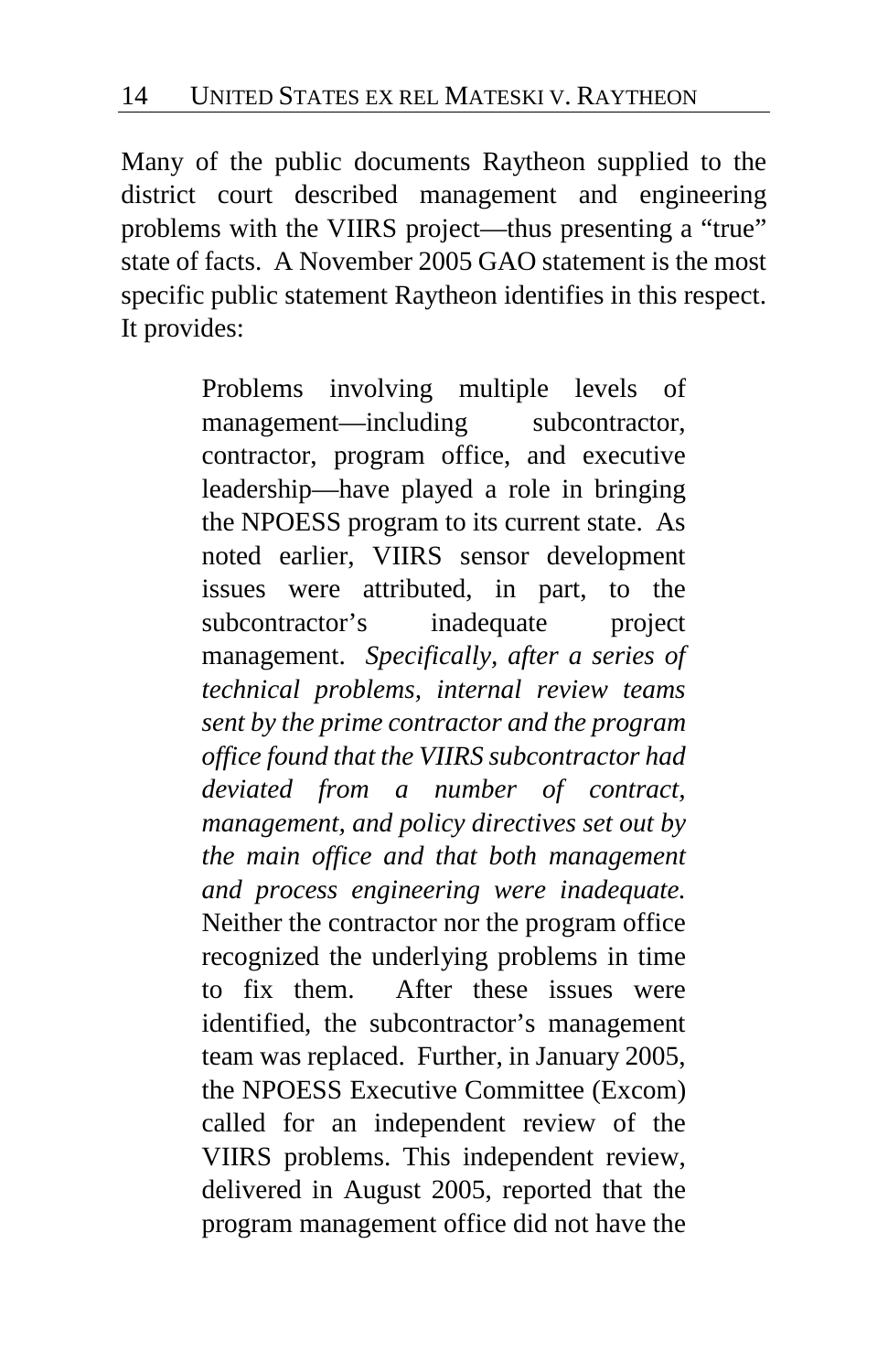technical system engineering support it needed to effectively manage the contractor, among other things.

U.S. Gov't Accountability Off., GAO-06-249T, Polar-Orbiting Operational Envtl. Satellites: Tech. Problems, Cost Increases, & Schedule Delays Trigger Need for Difficult Trade-off Decisions 18 (Nov. 2005) (emphasis added).**[11](#page-14-0)**

While we are therefore satisfied that these reports describe a "true" state of facts, whether we can glean a "misrepresented" state of facts is a closer question. Reading between the lines of the publicly disclosed information, we possibly could infer that Raytheon falsely represented to the Government that all was well with VIIRS. Potentially supporting this inference is the fact that, even as the problems with VIIRS continued, the public statements suggest that Raytheon continued to be paid for its work. For example, an Office of the Inspector General report triggered by cost overruns noted that "VIIRS itself was 12 percent

<span id="page-14-0"></span>**<sup>11</sup>** *See also, e.g.*, U.S. Dep't of Commerce, OIG-177794-6-0001, Nat'l Oceanic and Atmospheric Admin.: Poor Mgmt. Oversight & Ineffective Incentives Leave NPOESS Program Well Over Budget & Behind Schedule 8 (May 2006) (noting that an independent review team had found that the "internal processes of the VIIRS subcontractor were inadequate and not being followed, and the subcontractor's management communication and oversight were poor"); *id*. at 10 ("[M]onthly status reports repeatedly described the problems with VIIRS, as well as the actions being taken to solve them, and consistently noted that VIIRS was causing the majority of the constantly growing cost and schedule overruns.").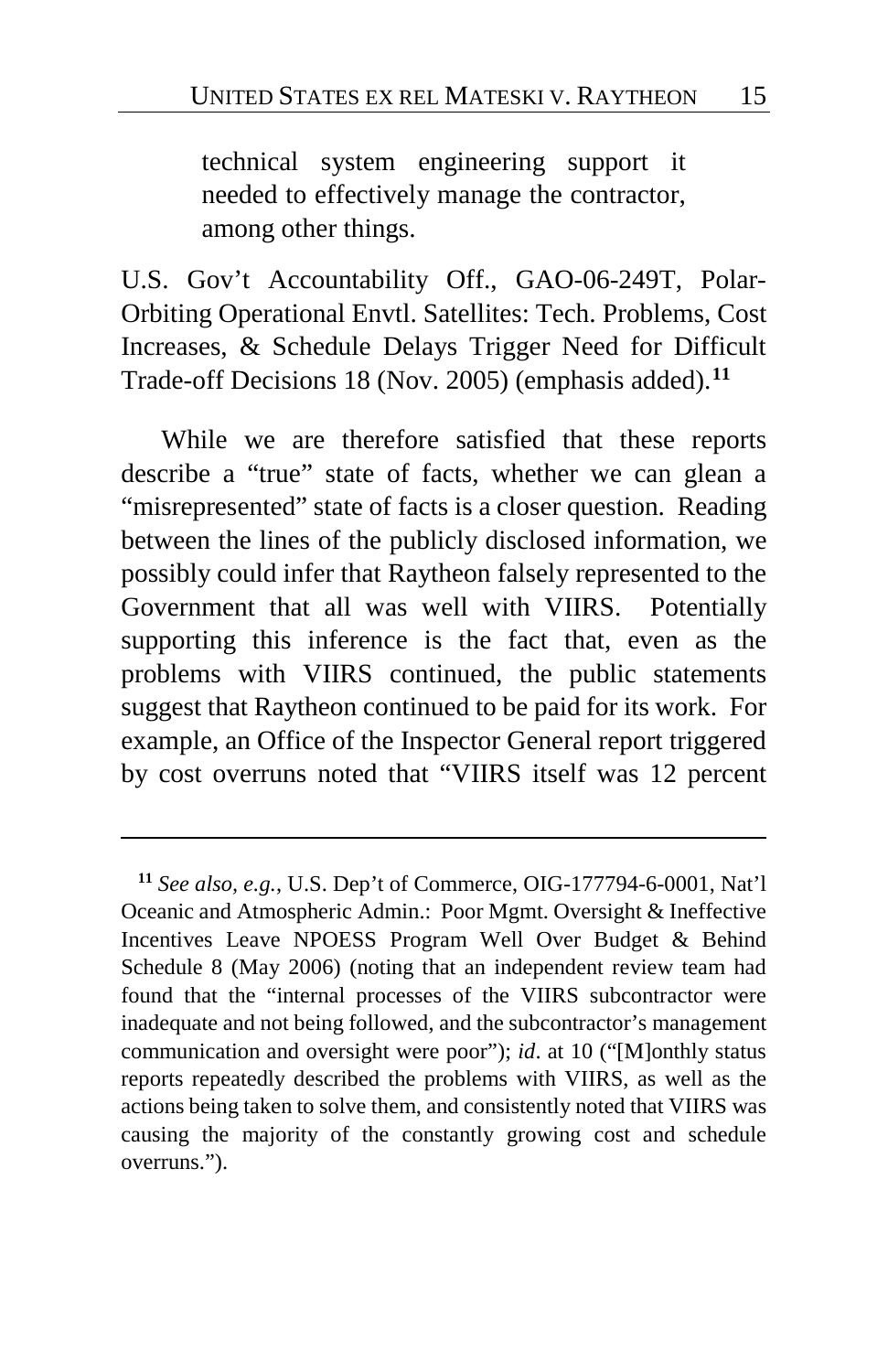behind schedule and approximately 30 percent over budget. Nevertheless, the contractor received 92 percent of available award fees."**[12](#page-15-0)** U.S. Dep't of Commerce, OIG-177794-6- 0001, *Nat'l Oceanic & Atmospheric Admin.: Poor Mgmt. Oversight & Ineffective Incentives Leave NPOESS Program Well Over Budget & Behind Schedule* iii (May 2006). The Inspector General's report concluded that "[t]ime and money were . . . wasted as the problems with NPOESS continued unchecked." *Id.*

Applying our  $X+Y=Z$  equation, arguably [Raytheon's contract deviations] + [the Government's continued payments to Raytheon $\vert$  = the plausible inference that [Raytheon was continuing to bill the Federal Government and represent that all was well despite its failure to follow contract and policy directives]. On the other hand, the information in the public reports may come closer to suggesting breach of contract than fraud. *Cf. Cafasso, United States ex rel. v. Gen. Dynamics C4 Sys., Inc*., 637 F.3d 1047, 1057–58 (9th Cir. 2011) (explaining that generally "breach of contract claims are not the same as fraudulent conduct claims, and the normal run of contractual disputes are not cognizable under the [FCA,]" and that "unsavory conduct is not, without more, actionable under the FCA.") (alteration in original) (quoting *United States ex rel. Wilson v. Kellogg Brown & Root, Inc.*, 525 F.3d 370, 383 (4th Cir. 2008)). Ultimately, we believe it is arguable that a "transaction" was publicly disclosed, but we decline to

<span id="page-15-0"></span>**<sup>12</sup>** Although "contractor" may have referred to the prime contractor, Northrop Grumman, it is fair to infer that the subcontractor Raytheon was also continuing to be paid.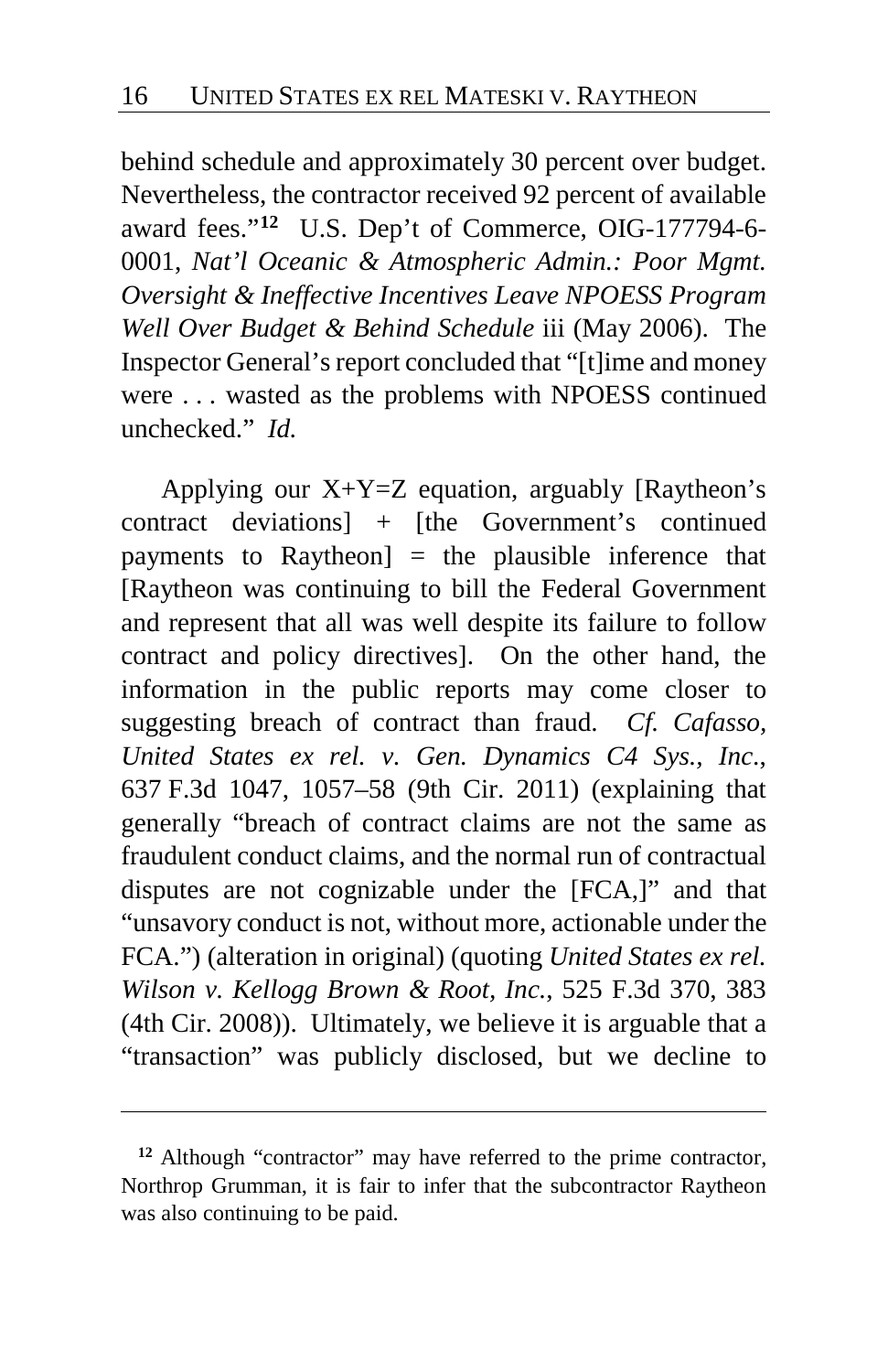definitively answer that question because doing so is unnecessary to the resolution of this case. Even assuming that the public reports disclosed a "transaction," the public disclosure bar does not deprive the district court of jurisdiction—because, as we next explain, when we examine the public statements most likely to constitute a transaction and compare them to Mateski's Complaint, we find that the Complaint is not "based upon" those statements.**[13](#page-16-0)**

#### **B.**

Under our case law, for a relator's allegations to be "based upon" a prior public disclosure, "the publicly disclosed facts need not be identical with, but only substantially similar to, the relator's allegations." *United States ex rel. Meyer v. Horizon Health Corp.*, 565 F.3d 1195, 1199 (9th Cir. 2009), *overruled on other grounds by Kinetic Concepts*, 792 F.3d at 1128 n.6; *see also Malhotra*, 770 F.3d

<span id="page-16-0"></span>**<sup>13</sup>** The Seventh Circuit used a similar approach in *United States ex rel. Baltazar v. Warden*, 635 F.3d 866 (7th Cir. 2011), declining to answer the question whether the publicly disclosed information included "allegations or transactions" within the meaning of the public disclosure bar. *Id.* at 869. The Seventh Circuit explained that its conclusion that Baltazar's suit was not "based upon" the published reports "ma[de] it unnecessary to decide whether those reports disclosed the 'allegations or transactions' underlying the suit." *Id.* The Seventh Circuit noted that this allowed it to avoid answering "a more difficult" question, because whether there was an allegation or transaction depended on whether the court "underst[ood] the reports to allege widespread fraud (that is, intentional deceit) or only errors: fraud is actionable under the False Claims Act, while negligent errors are not." *Id.*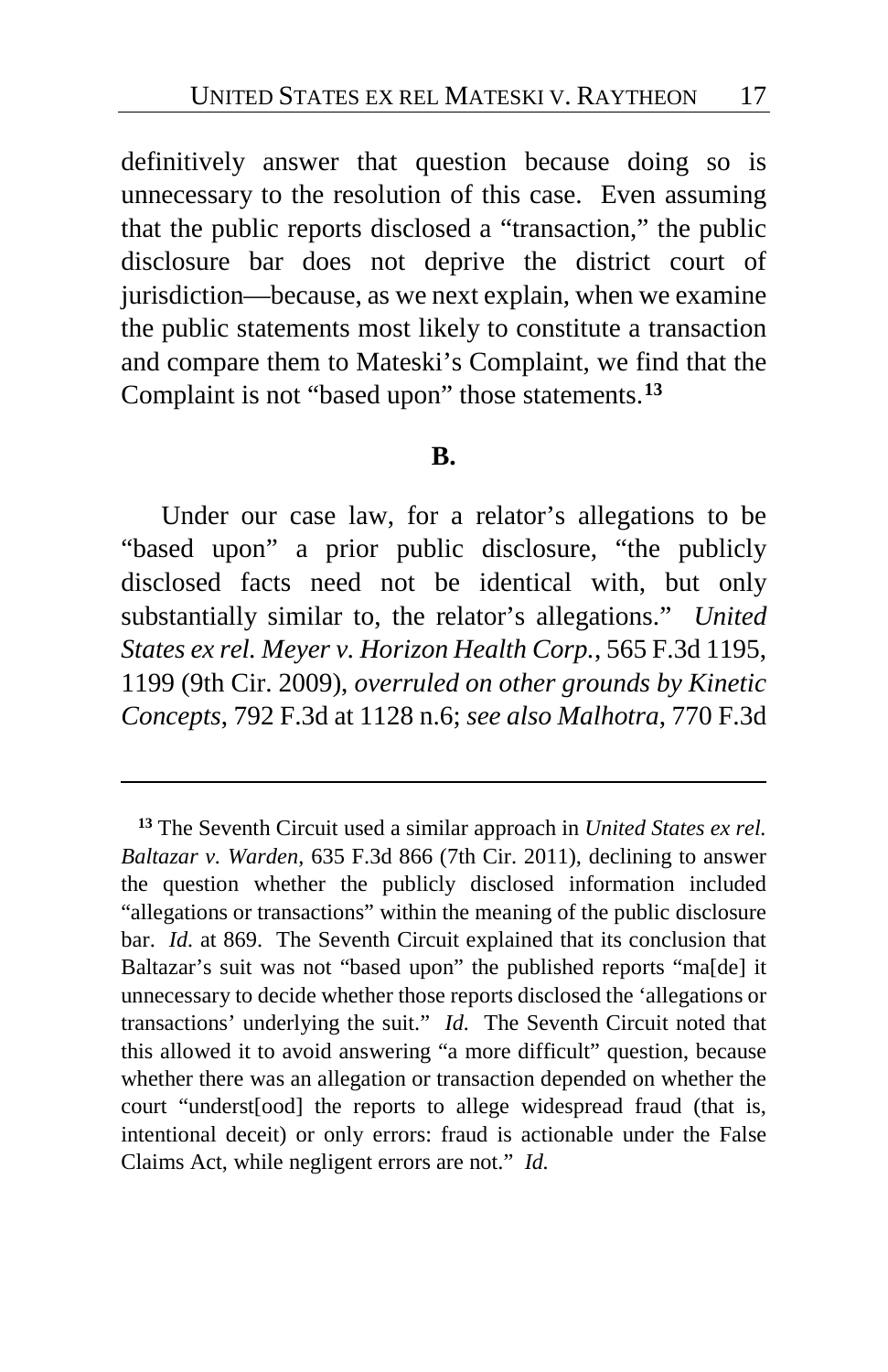at 858 ("The phrase 'based upon' in  $\S 3730(e)(4)(A)$ means 'substantially similar to,' not 'derived from.'") (quoting *Meyer*, 565 F.3d at 1199).**[14](#page-17-0)**

**1.**

Although "substantially similar" is a phrase that appears frequently in our FCA decisions, we have never had occasion to articulate an approach to evaluating whether two sets of allegations are similar enough to qualify as "substantially similar" under the public disclosure bar. Our prior cases fall at the far ends of the similarity spectrum—on one end are cases finding substantial similarity because the allegations in the *qui tam* complaint were virtually identical to prior public disclosures, and on the other end are cases finding no similarity because the allegations in the *qui tam* complaint were completely different from prior disclosures. Mateski's case falls between these two extremes. If considered at a high level of generality, Mateski's Complaint and the public reports both discuss problems with VIIRS. If considered at a more granular level, the allegations in Mateski's Complaint discuss specific issues found nowhere in the publicly disclosed information. This case therefore requires us to at least partially fill the gap left by our prior decisions.

*United States v. Alcan Electrical & Engineering, Inc.*, 197 F.3d 1014 (9th Cir. 1999), is an example of a case on the virtually-identical end of the spectrum. In *Alcan*, we

<span id="page-17-0"></span>**<sup>14</sup>** This substantial similarity concept has now been codified in the 2010 version of the FCA. *See supra* n.7.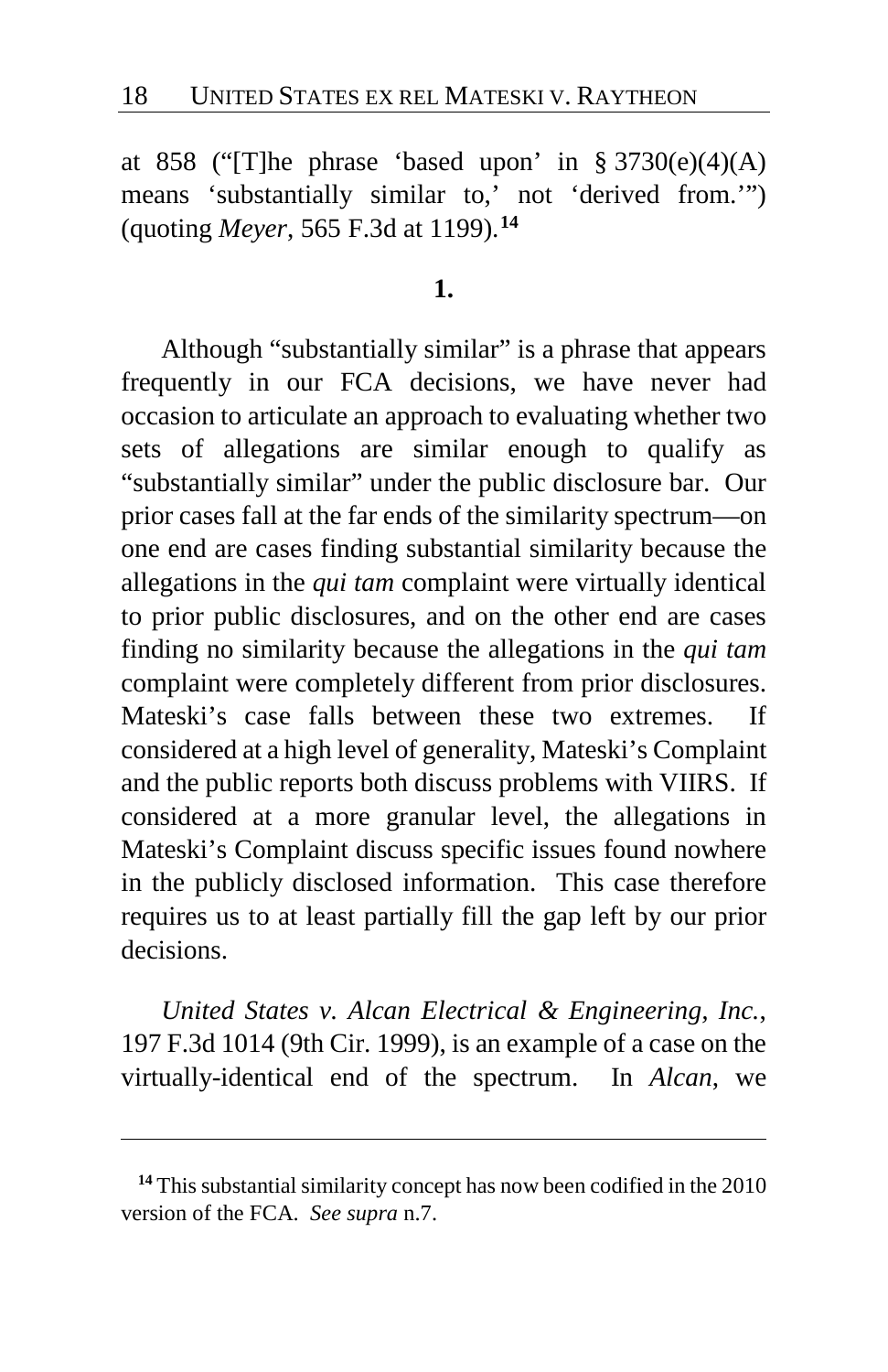explained that an FCA complaint was substantially similar to an earlier publicly filed complaint because there was no difference in the substance of the fraud alleged in the two. The only difference was that the earlier complaint described the defendant in a fairly identifiable way but without actually using the defendant's name, whereas the later complaint added the defendant's name specifically. *Id.* at 1018–19.

On the other end of the spectrum, we have found no substantial similarity when the prior public statements disclosed nothing about the fraud alleged in the later *qui tam* complaint. In *Foundation Aiding*, for example, we concluded that an earlier complaint alleged "a very different problem—asbestos contamination—than the one alleged" in the relator's complaint about receiving Medicaid and Medicare payments for care not actually provided. 265 F.3d at 1013, 1016. Thus, "the allegations contained [in the earlier complaint] completely failed to disclose anything remotely similar to the fraud alleged" in the complaint at issue. *Id.* at 1016.

In our prior cases, we sometimes have asked whether the Government was on notice to investigate the fraud before the relator filed his complaint—which is another way of thinking about substantial similarity. But our cases discussing notice to the Government also fall at the same far ends of the similarity spectrum, so they likewise do not clarify the level of similarity required. In *Alcan*, for example, we noted that the Tenth Circuit in *United States ex rel. Fine v. Sandia Corp.*, 70 F.3d 568 (10th Cir. 1995), had found that the "the prior public disclosures contained enough information to enable the government to pursue an investigation against [the defendant]." 197 F.3d at 1019.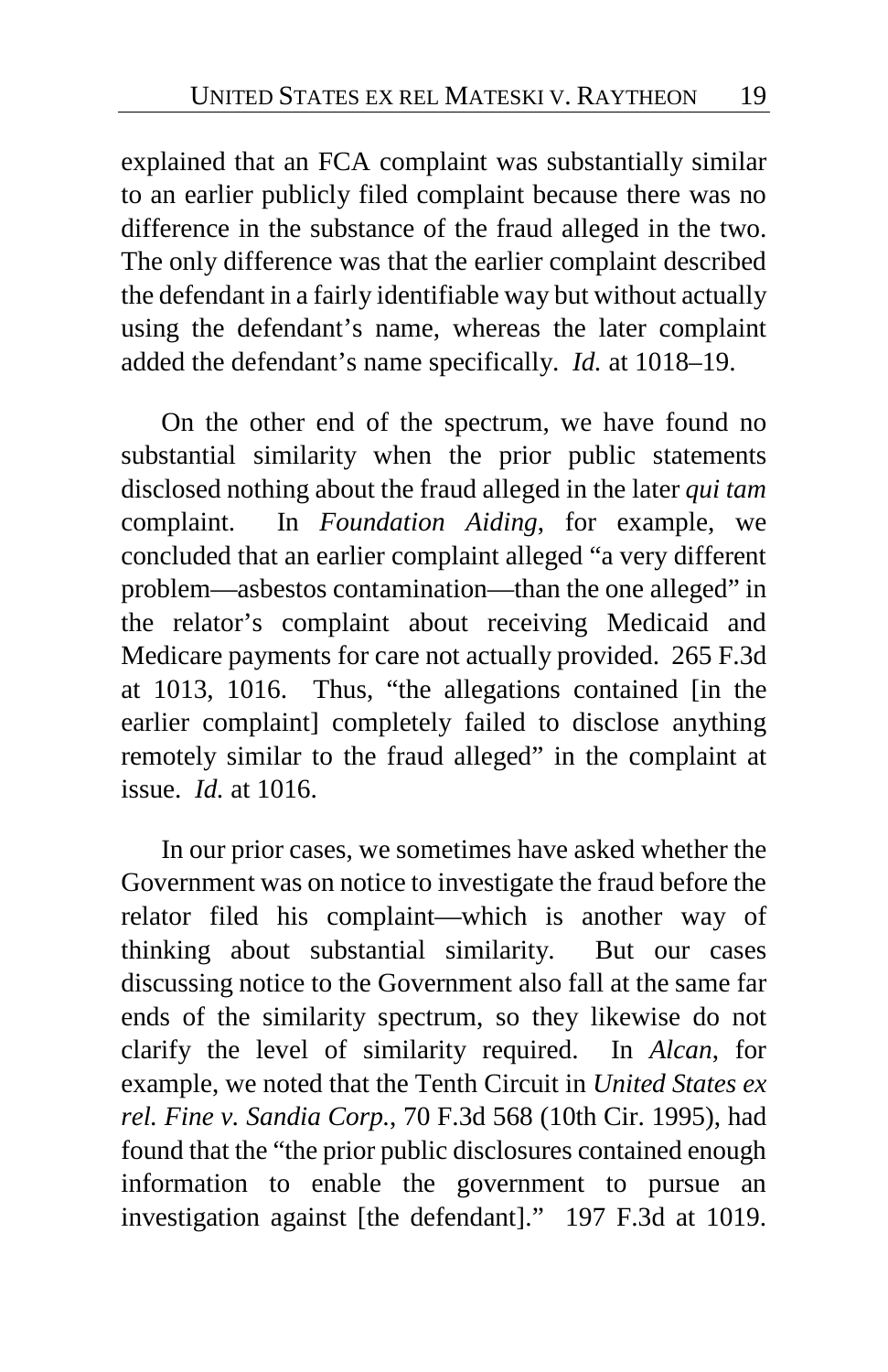We explained that "the instant case is similar to *Sandia*, in that the government, as regulator and owner, presumably would have ready access to documents identifying [the wrongdoers]." *Id.* We then concluded that "[t]his ready access makes it highly likely that the government could easily identify the [wrongdoers] at issue." *Id.* In contrast, in *Foundation Aiding*, we observed that "it is impossible to say that the evidence and information in the possession of the United States at the time the False Claims Act suit was brought was sufficient to enable it adequately to investigate the case and to make a decision whether to prosecute." 265 F.3d at 1016 (alteration omitted) (quoting *United States ex rel. Joseph v. Cannon*, 642 F.2d 1373, 1377 (D.C. Cir. 1981)).

Because the allegations in *Alcan* were virtually identical to prior public statements, and the allegations in *Foundation Aiding* were completely different from prior public statements, these conclusions were inevitable. These cases' alternative articulation of the "substantially similar" inquiry—asking whether the Government was on notice therefore leaves the same gap identified above.

Raytheon has pointed to nothing in this circuit's case law to help guide us in filling that gap. Raytheon relies upon *Wang v. FMC Corp.*, 975 F.2d 1412 (9th Cir. 1992), *overruled on other grounds by Kinetic Concepts*, 792 F.3d 1121, to support its argument that the public disclosures were "substantially similar" to Mateski's allegations. *Wang*, however, is inapposite because we never addressed whether Wang's complaint was substantially similar to allegations or transactions that were previously disclosed. Rather, in resolving the case based upon whether Wang qualified as an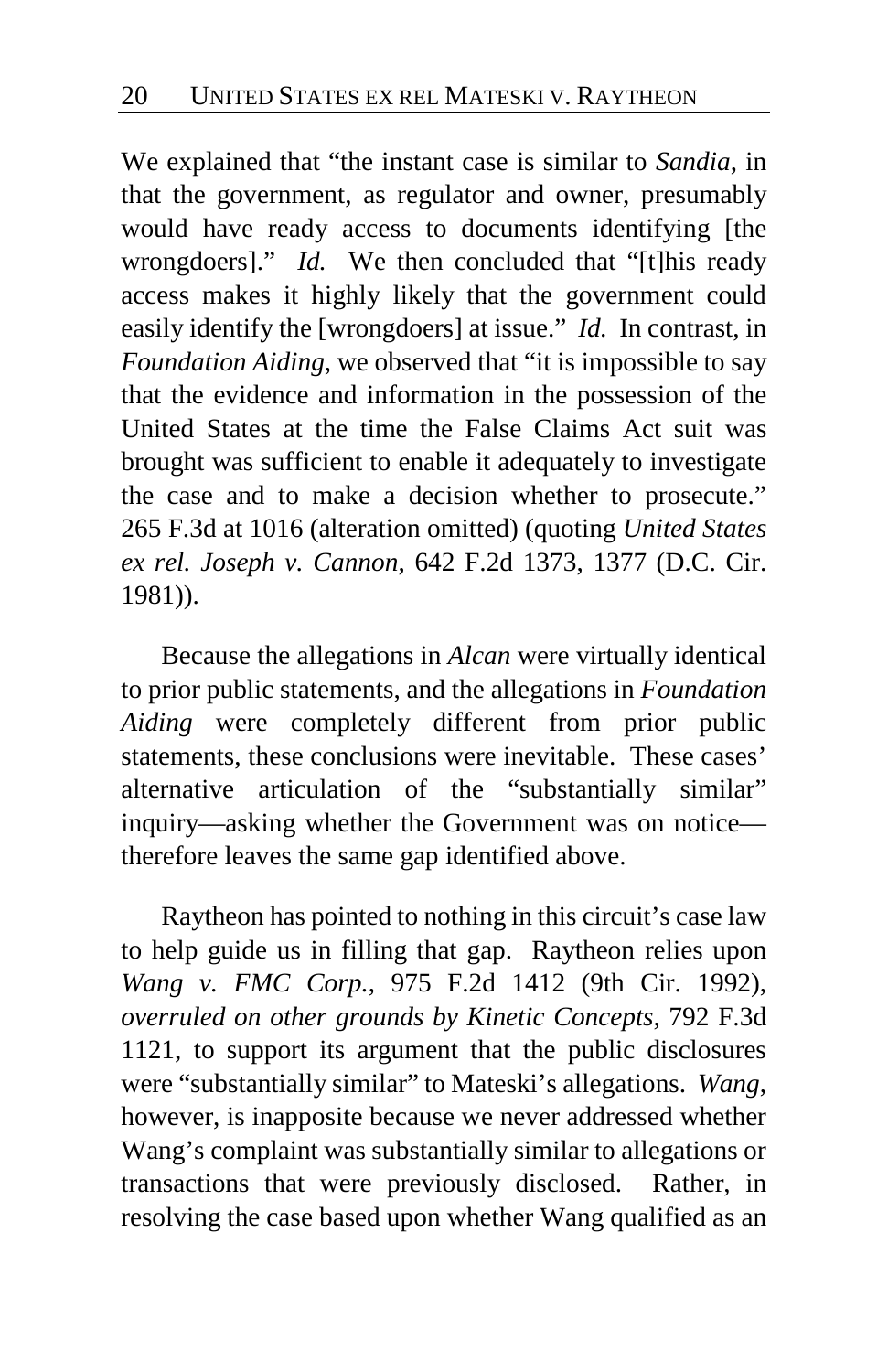original source, we specifically explained that "the necessary premise of the [district] court's ruling is that Wang's allegation of fraud [about a military vehicle] had been publicly disclosed before Wang brought his suit. *Wang has never disputed, and his arguments appear to accept, that his allegation had been publicly disclosed*." *Id*. at 1417 (emphasis added). We touched briefly on the similarity of the prior disclosure but did so while emphasizing that the issue was not contested:

> It is true that Wang's allegation about [a military vehicle] is supported by a few factual assertions never before publicly disclosed; but "fairly characterized" the allegation repeats what the public already knows: that serious problems existed with the [vehicle's] transmission. The district court characterized Wang's allegation and most of his information as a rehash of what already had been publicly disclosed. *Wang does not dispute this characterization*, and it finds support in the record.

*Id.* (emphasis added) (citation omitted) (quoting *United States ex rel. Dick v. Long Island Lighting Co.*, 912 F.2d 13, 14 (2d Cir. 1990)).

Mateski's case falls between the poles created by our prior precedent, because whether his Complaint is substantially similar to prior public reports depends on the level of generality at which the comparison is made. This case therefore requires us to address for the first time whether we should approach the substantial similarity question at a high or low level of generality, and accordingly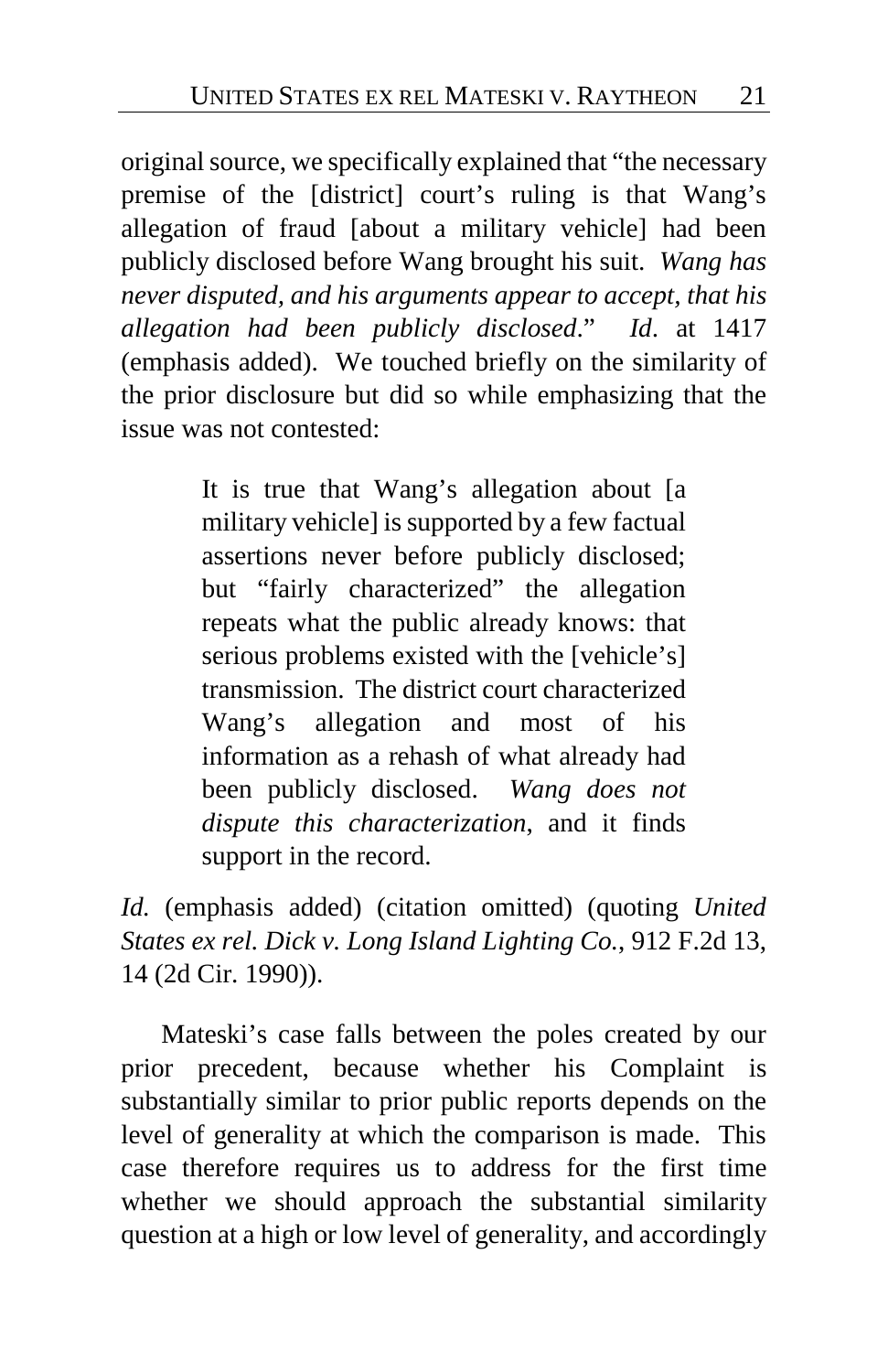whether a complaint that is similar only at a high level of generality triggers the public disclosure bar.

#### **2.**

The Seventh Circuit appears to be the only circuit to have focused on this level-of-generality question, developing its response over the course of three key cases. In *United States ex rel. Baltazar v. Warden*, 635 F.3d 866 (7th Cir. 2011), the relator, a chiropractor, had filed suit alleging that her former employer had submitted fraudulent bills to the Medicare and Medicaid programs by adding services that had not been performed and by "upcoding." *Id.* at 866–67. **[15](#page-21-0)** Applying the public disclosure bar, the district court dismissed the complaint based on the existence of an earlier public report that alleged that "57% of chiropractors' claims (in a sample of 400) were for services not covered by the Medicare program, and another 16% were for covered services that had been miscoded." *Id.* at 867. The Seventh Circuit reversed, holding that the district court had erred when it concluded that the report "establishe[d] such prevalent fraud" "that it [is] unnecessary to give private relators a piece of the action in order to locate wrongdoers." *Id.* The court explained that the relator's suit "supplied vital facts that were not in the public domain" because it alleged "that [the defendant] not only was submitting false claims but also was submitting them knowing them to be false, and thus was

<span id="page-21-0"></span>**<sup>15</sup>** The court explained that the process known as "upcoding" consists of changing the billing codes for services that have been performed to reflect procedures that would fetch higher reimbursement. *Id.* at 866– 67.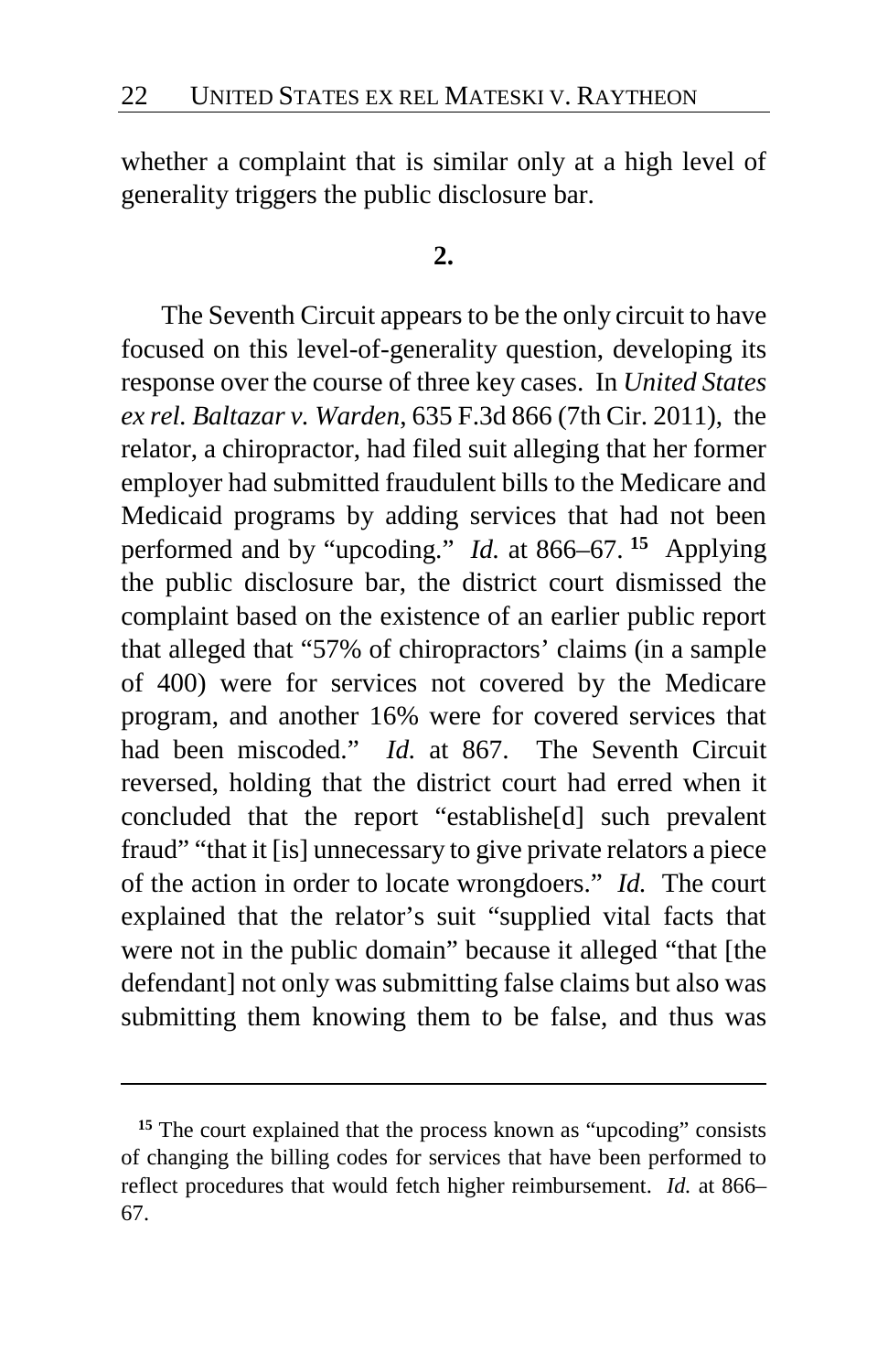committing fraud." *Id.* at 869. The court concluded that "[the relator's] suit is 'based on' those defendant-specific facts, *not* on the public information that false or mistaken claims are common." *Id*. (emphasis added).

A year later, in *United States ex rel. Goldberg v. Rush University Medical Center*, 680 F.3d 933 (7th Cir. 2012), the Seventh Circuit again reversed a district court's dismissal pursuant to the public disclosure bar, finding no substantial similarity because the earlier public disclosure failed to identify the precise type of hospital-billing deceit alleged in the later *qui tam* complaint. There, a GAO report and several public audits had indicated that teaching hospitals were often receiving double compensation for procedures performed by residents. The Seventh Circuit explained that Medicare pays teaching hospitals for work by residents on a fee-for-service basis only when a teaching physician supervises the residents. *Id.* at 933–34. "Technically[, those] payments are for the services rendered by the teacher," and the cost of educating residents is reimbursed through government grants instead of through payments for specific services. *Id.*  Nevertheless, many teaching hospitals, according to the GAO report, were billing on a fee-for-service basis for unsupervised services that the residents performed on their own, and then also receiving the teaching grants. *Id.* at 934.

The *Goldberg* relators' complaint alleged a somewhat different billing issue—that a particular university had allowed teaching physicians to supervise multiple operations simultaneously and then had sought Medicare reimbursement for all of the procedures by certifying that they had all been supervised. *Id.* at 935. The relators alleged fraud on the basis that regulations permit Medicare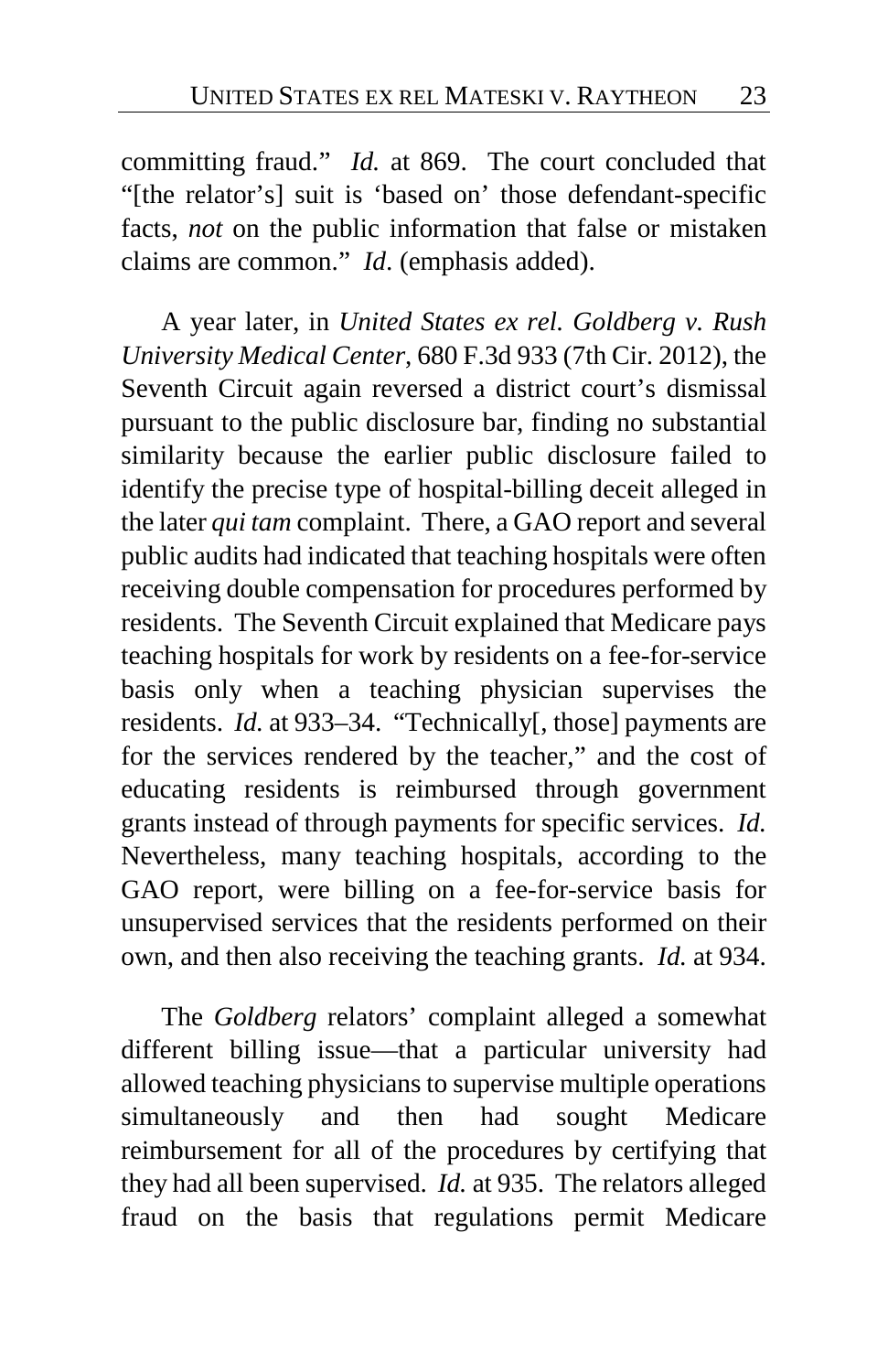reimbursement only when the teaching physician is "present during all critical portions of the procedure and immediately available to furnish services during the entire service or procedure," and that the double booking of the teaching physicians at this university meant that they were not "present" and "available" as the regulations required. *Id.*  (quoting 42 C.F.R. § 415.172(a)(1)).

The Seventh Circuit concluded in *Goldberg* that "[relators] allege a kind of deceit that the GAO report does not attribute to *any* teaching hospital," and that the public disclosure bar therefore did not apply. *Id.* at 936. Importantly, the court explained, "Unless we understand the 'unsupervised services' conclusion of the GAO report . . . at the highest level of generality—as covering all ways that supervision could be missing or inadequate—the allegations of these relators are not 'substantially similar.'" *Id.* Referencing *Baltazar*, the court concluded that "boosting the level of generality in order to wipe out *qui tam* suits that rest on genuinely new and material information is not sound." *Id.*

Most recently, in *Leveski v. ITT Educational Services, Inc.*, 719 F.3d 818 (7th Cir. 2013), the Seventh Circuit examined whether a *qui tam* complaint was substantially similar to a prior complaint that had been publicly filed. "To be sure," the court explained, "Leveski's case looks similar to the [earlier] *Graves* case at first blush. The relators in both cases are former employees of ITT—and even held the same job title. The relators in both cases also allege that ITT violated the incentive compensation provision of the [Higher Education Act]." *Id.* at 832. That, however, was where the similarities ended. *Id.* The court explained that "[t]he details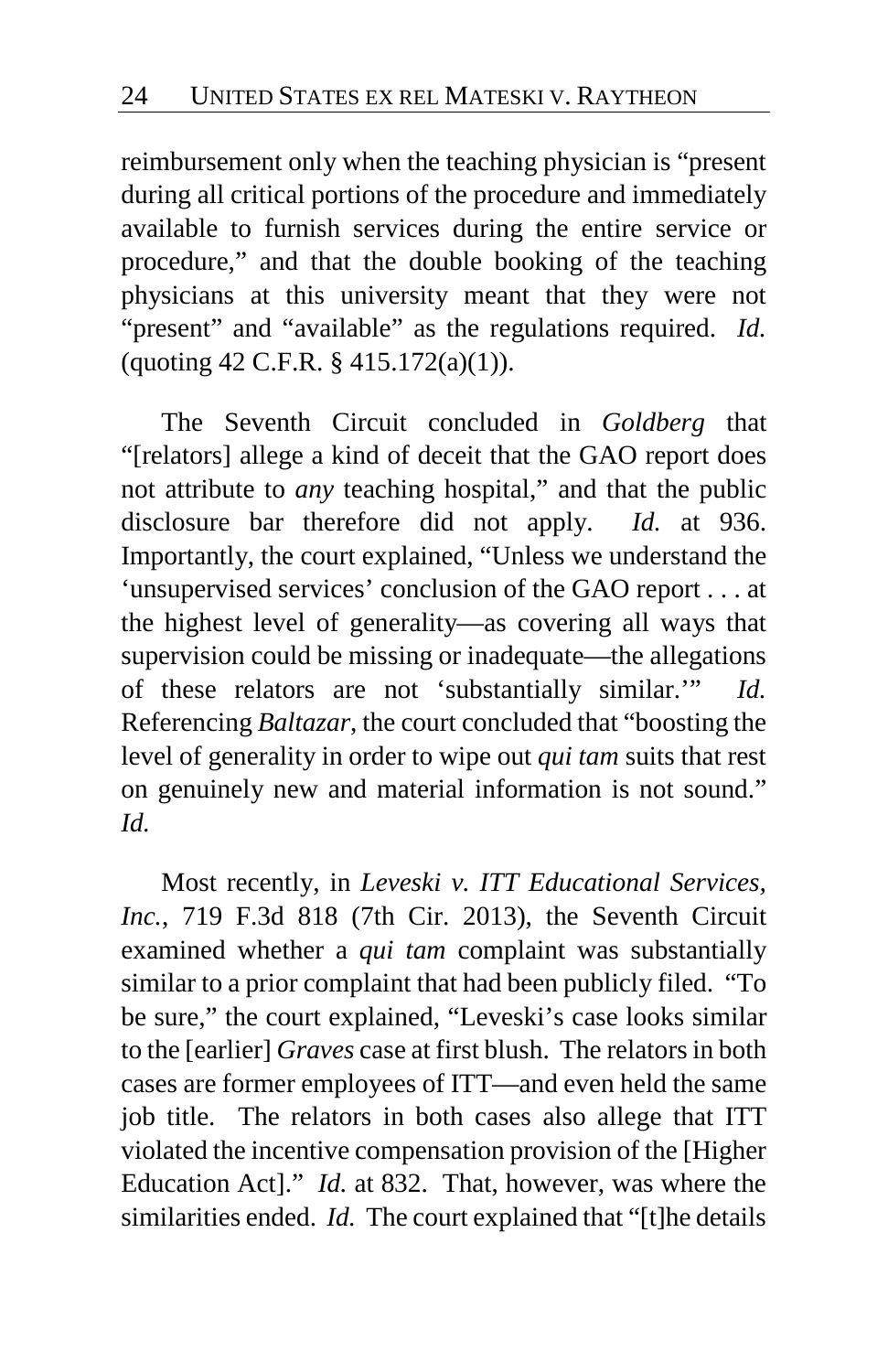of how ITT allegedly violated the [Act] are quite different in Leveski's case than they were in *Graves.* Unlike the *Graves* relators, who alleged a more rudimentary scheme by ITT to violate the [Act's] incentive compensation provision, Leveski alleges a more sophisticated, second-generation method of violating the [Act]." *Id.* Addressing the question of "whether Leveski's allegations are different enough from the *Graves* allegations to bring her suit outside the public disclosure bar," the Seventh Circuit held:

> A review of our recent case law leads us to the conclusion that they are different enough. Indeed, Leveski's allegations against ITT are only similar to the *Graves* allegations when viewed at the highest level of generality. *But in the last few years, we have indicated on more than one occasion that viewing FCA claims "at the highest level of generality . . . in order to wipe out qui tam suits that rest on genuinely new and material information is not sound."*

*Id.* at 831 (alteration in original) (emphasis added) (quoting *Goldberg*, 680 F.3d at 936).

We find the reasoning of these cases persuasive, and we believe that the Seventh Circuit's approach effectuates the purpose of the public disclosure bar by "strik[ing] *a balance* between encouraging private persons to root out fraud and stifling parasitic lawsuits." *Schindler Elevator Corp. v. United States ex rel. Kirk*, 563 U.S. 401, 413 (2011) (quoting *Graham Cty.*, 559 U.S. at 295). Allowing a public document describing "problems"—or even some generalized fraud in a massive project or across a swath of an industry—to bar all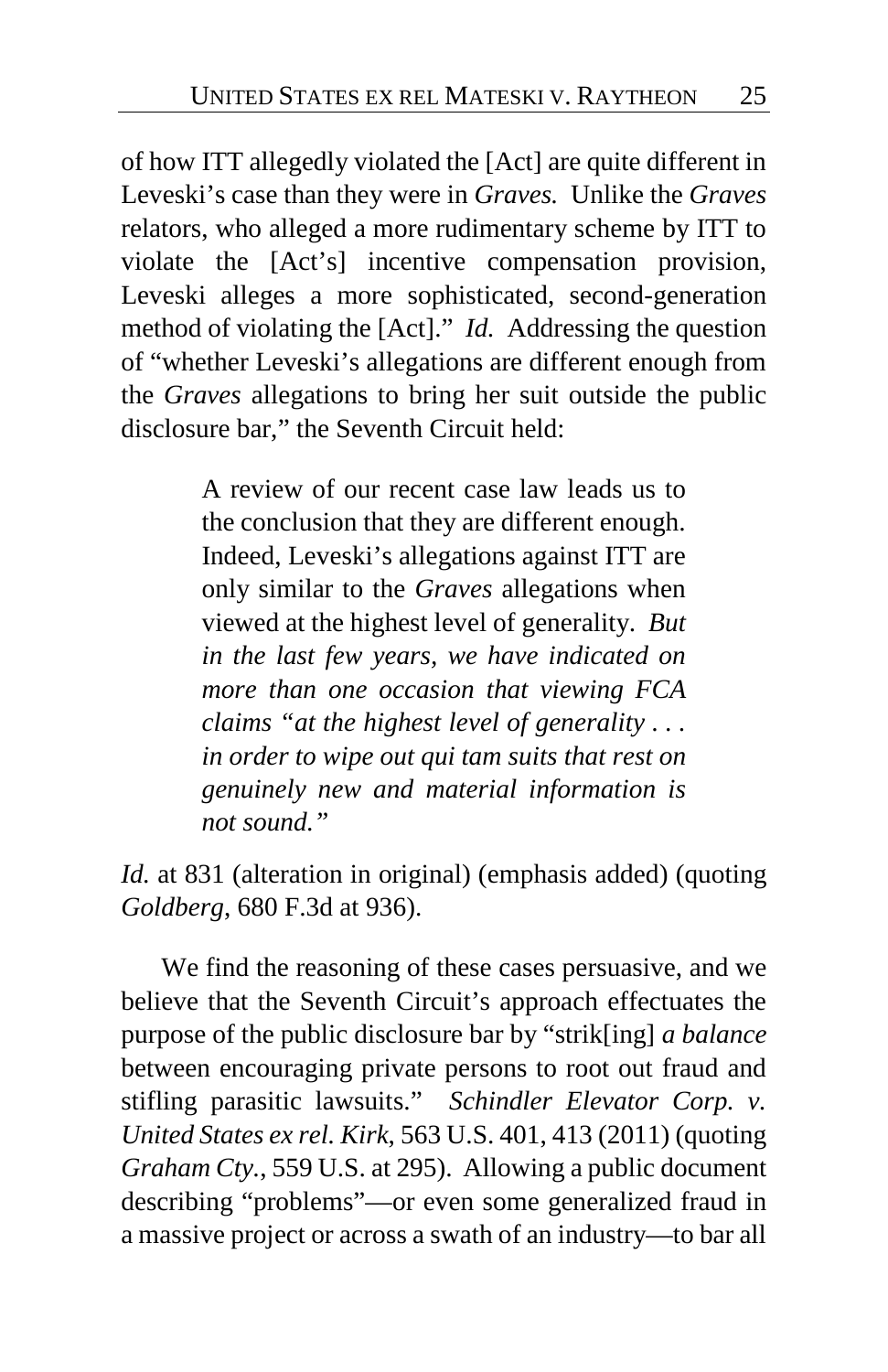FCA suits identifying specific instances of fraud in that project or industry would deprive the Government of information that could lead to recovery of misspent Government funds and prevention of further fraud. We believe that adopting the Seventh Circuit's approach therefore brings us closer to "the golden mean between adequate incentives for whistle-blowing insiders with genuinely valuable information and discouragement of opportunistic plaintiffs who have no significant information to contribute of their own." *Graham Cty.*, 559 U.S. at 294 (quoting *Springfield Terminal*, 14 F.3d at 649).

## **3.**

Raytheon argues that a subset of *qui tam* cases, which employ the phrase "quick trigger" to describe the substantial similarity inquiry, counsel against our adoption of the Seventh Circuit's approach. Raytheon's argument fails.

Specifically, Raytheon points to our footnote in *Hagood v. Sonoma County Water Agency*, 81 F.3d 1465 (9th Cir. 1996), stating that "[t]he original source test is often treated as the focus of the jurisdictional inquiry, with courts treating the 'based upon public disclosure' step as a 'quick trigger to get to the more exacting original source inquiry.'" *Id.* at 1476 n.18 (quoting *Cooper v. Blue Cross & Blue Shield of Fla., Inc.*, 19 F.3d 562, 568 n.10 (11th Cir. 1994)). Raytheon suggests that this means the public disclosure bar should turn on the "original source" inquiry, and that "based upon" should be only a superficial inquiry at a high level of generality. Our decision in *Hagood* did not, however, rely upon (or even analyze) this "quick trigger" notion because the footnote followed our conclusion that the prior public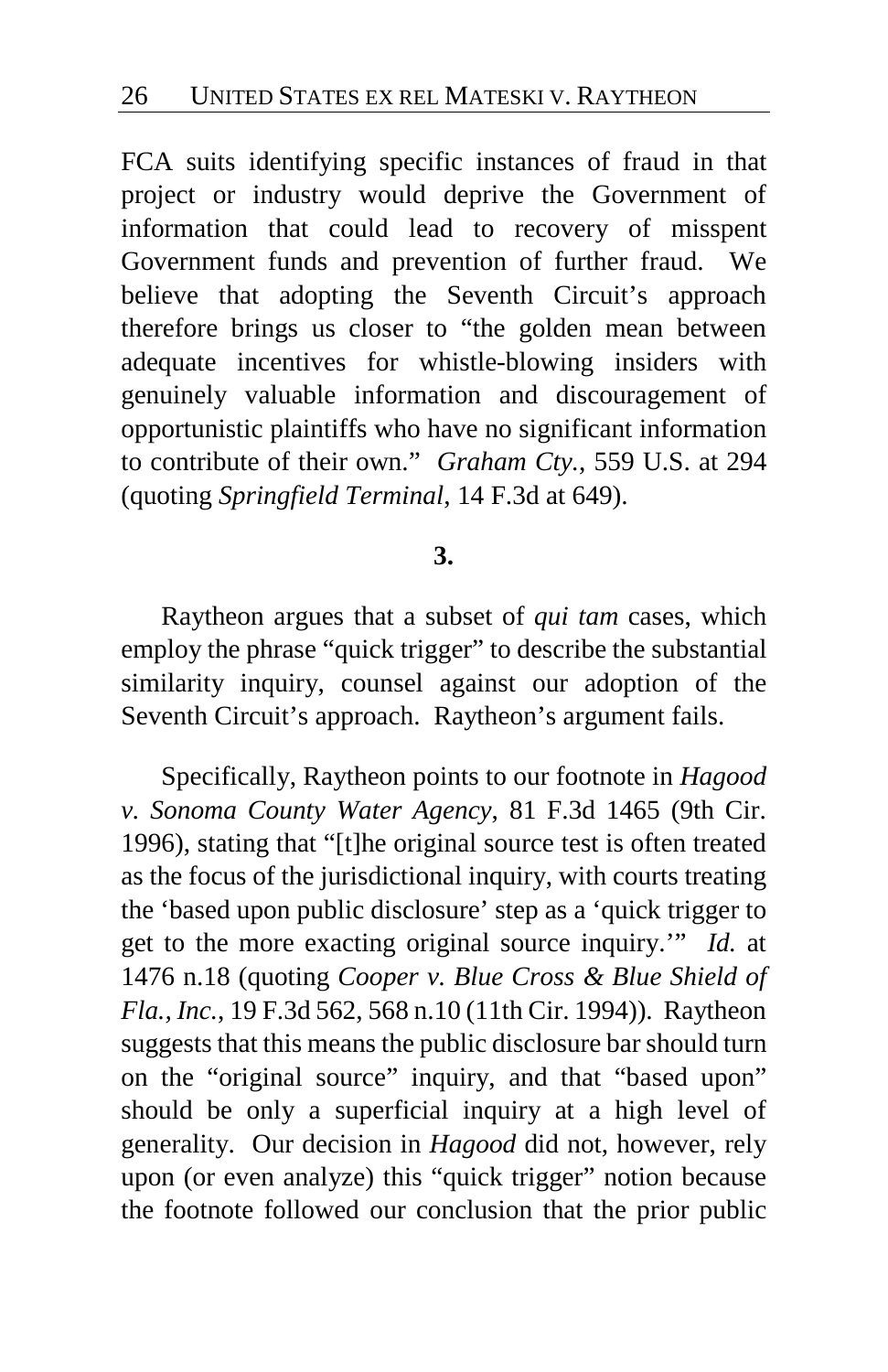"filings may be enough to constitute public disclosure of the" fraud alleged in the *qui tam* complaint at issue. *Id.* at 1475. Rather than analyze substantial similarity, we skipped directly to finding that Hagood clearly qualified as an original source. As such, Hagood could avoid the public disclosure bar even if the allegations were substantially similar. The "quick trigger" language Raytheon emphasizes was therefore not an operative concept in *Hagood* at all, let alone one that requires viewing complaints at only a high level of generality.

Raytheon emphasizes that other circuits also have incorporated the phrase "quick trigger," but the cases that include this language have not used it to avoid a full substantial similarity analysis. In *United States ex rel. Boothe v. Sun Healthcare Group, Inc.*, 496 F.3d 1169 (10th Cir. 2007), for example, despite including the quick trigger language, the court conducted "[a] side-by-side comparison of the first three allegations of Ms. Boothe's complaint with those contained in prior *qui tam* actions," to find that "the fraudulent schemes alleged are materially identical." *Id.* at 1174. In *United States ex rel. Osheroff v. Humana Inc.*, 776 F.3d 805 (11th Cir. 2015), the Eleventh Circuit also recently quoted the "quick trigger" language, stating, "We have described the [based upon] test as a '[] quick trigger to get to the more exacting original source inquiry.'" *Id.* at 814 (quoting *Cooper*, 19 F.3d at 568 n.10). *Osheroff* ultimately held, however, that the "significant overlap between [relator's] allegations and the public disclosures [wa]s sufficient to show that the disclosed information form[ed] the basis of this lawsuit and [wa]s substantially similar to the allegations in the complaint." *Id.* Whatever work the "quick trigger" characterization may have done in *Osheroff*, nothing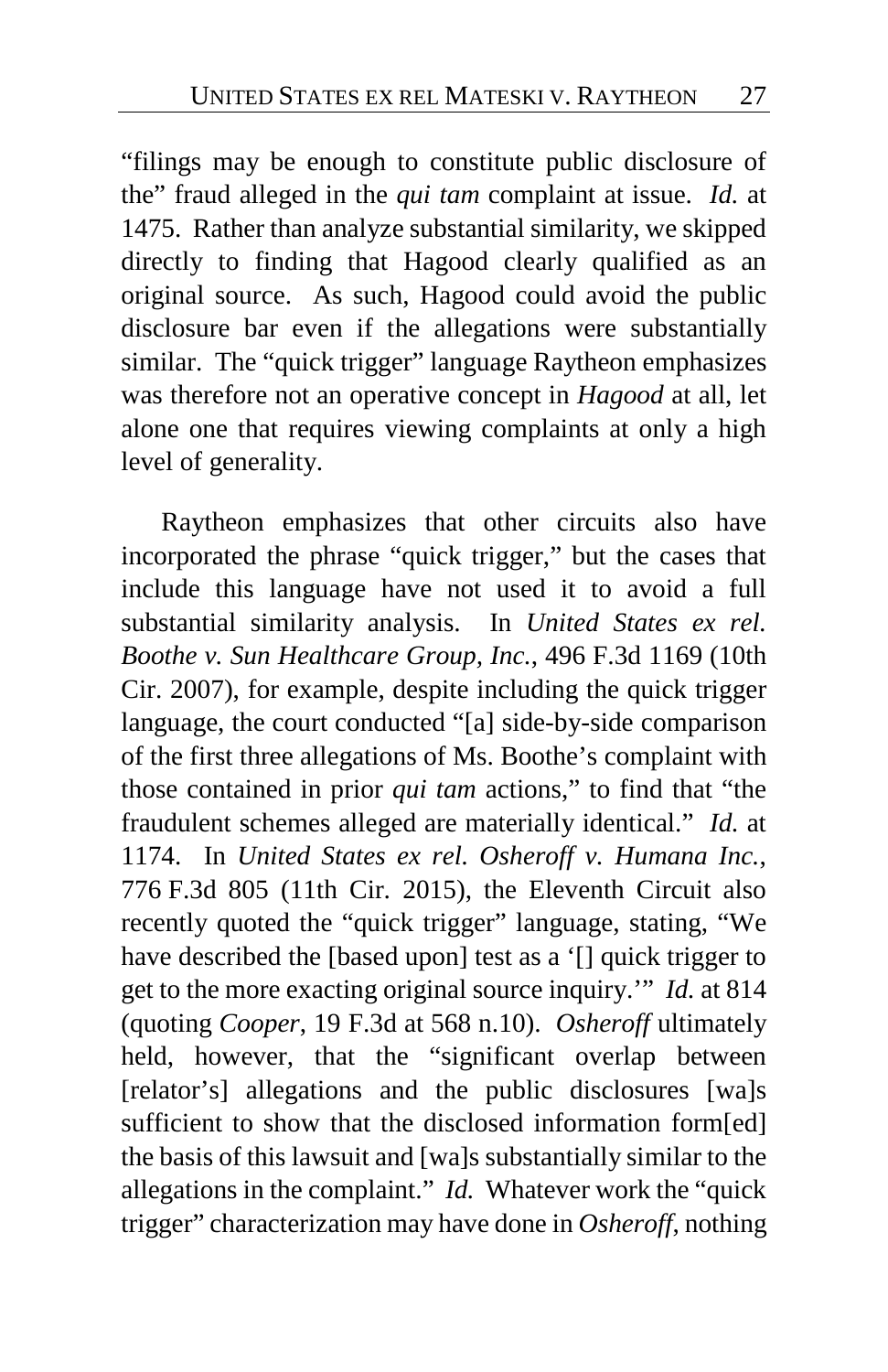in the court's analysis suggested that the "quick trigger" concept overrides the need to analyze with some specificity the similarity between the allegations in a *qui tam* complaint and prior public disclosures. Raytheon's reliance on this language is thus to no avail.

## **IV.**

Heeding the Seventh Circuit's warning against reading *qui tam* complaints at only the "highest level of generality," *Leveski v. ITT Educ. Servs., Inc.*, 719 F.3d 818, 831 (7th Cir. 2013), we now reverse the district court's dismissal of this case because Mateski's Complaint alleges fraud that is different in kind and in degree from the previously disclosed information about VIIRS. *See Hagood v. Sonoma Cty. Water Agency*, 81 F.3d 1465, 1475 (9th Cir. 1996) (examining whether, "fairly characterized," the allegations in a relator's complaint "repeat[] what the public already knows") (quoting *Wang v. FMC Corp.*, 975 F.2d 1412, 1417 (9th Cir. 1992), *overruled on other grounds by United States ex rel. Hartpence v. Kinetic Concepts, Inc.*, 792 F.3d 1121 (9th Cir. 2015) (en banc)). Although prior public reports had described general problems with Raytheon's work on VIIRS, none provided specific examples or the level of detail offered by Mateski.

A few examples from Mateski's lengthy Complaint suffice to demonstrate that his allegations are vastly more precise than the prior public reports about the problems with VIIRS. For instance, Mateski alleges numerous particular false waivers of VIIRS specifications and requirements. He also describes false and inappropriate signoffs and certifications in violation of the Program Quality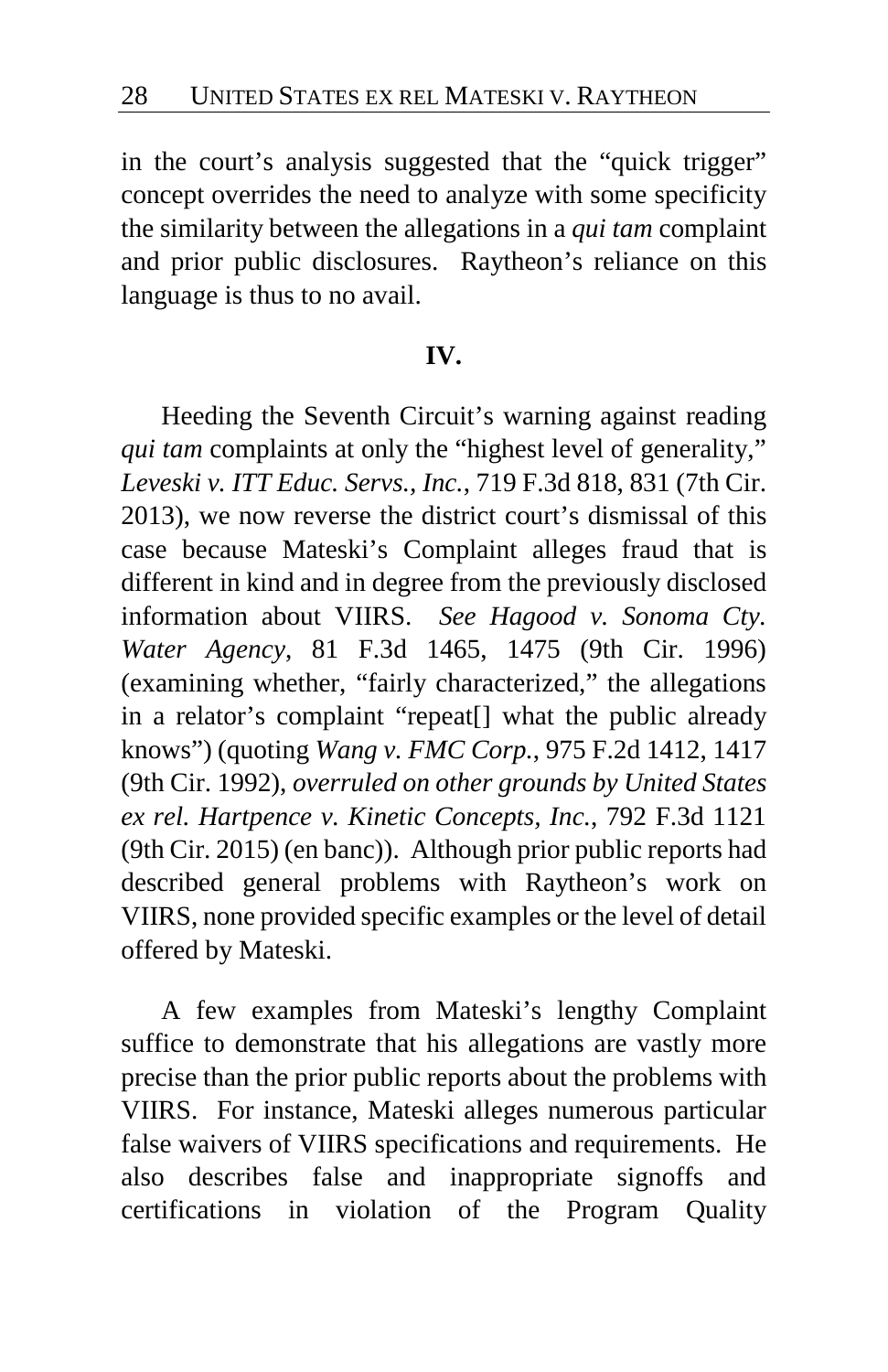Requirements, including "obvious forged signoffs" by Raytheon VIIRS operators.Mateski further details Raytheon's alleged substitution of "reduced Special Test Requirements . . . in lieu of specified testing," which he claims "compromise[d] the NPOESS/VIIRS Unit/System integrity and mission assurance."

With respect to materials used in the VIIRS project, Mateski alleges the "use of Prohibited Materials (pure Tin), use of Prohibited Metallic materials known to cause corrosion . . . when used together, use of Debris shedding locking fasteners (locking Heli-Coils), [and] use of Prohibited Materials and processes selected (Electrodeposited Nickel plating)."Mateski draws particular attention to problems with the J7 Power Connector, which he claims "[wa]s wired with forbidden ('D & E') materials of pure Tin plated wire." He further alleges that "Raytheon . . . falsely stated . . . that the pure Tin plated wire would be acceptable for flight use despite the failure to pot the J7 Power Connector."

Mateski also alleges numerous problems related to electrostatic discharge ("ESD"), asserting, for example, that Raytheon failed to maintain ESD protection of VIIRS flight hardware; and that certain cables were constructed using "hot plastics," which are "ESD unapproved materials ... capable of building and storing excessive electrical charges."

In contrast to these specific allegations, the prior public reports presented by Raytheon merely allege general problems involving mismanagement, technical difficulties, and noncompliance with contract and policy directives. Indeed, Raytheon's own description of how these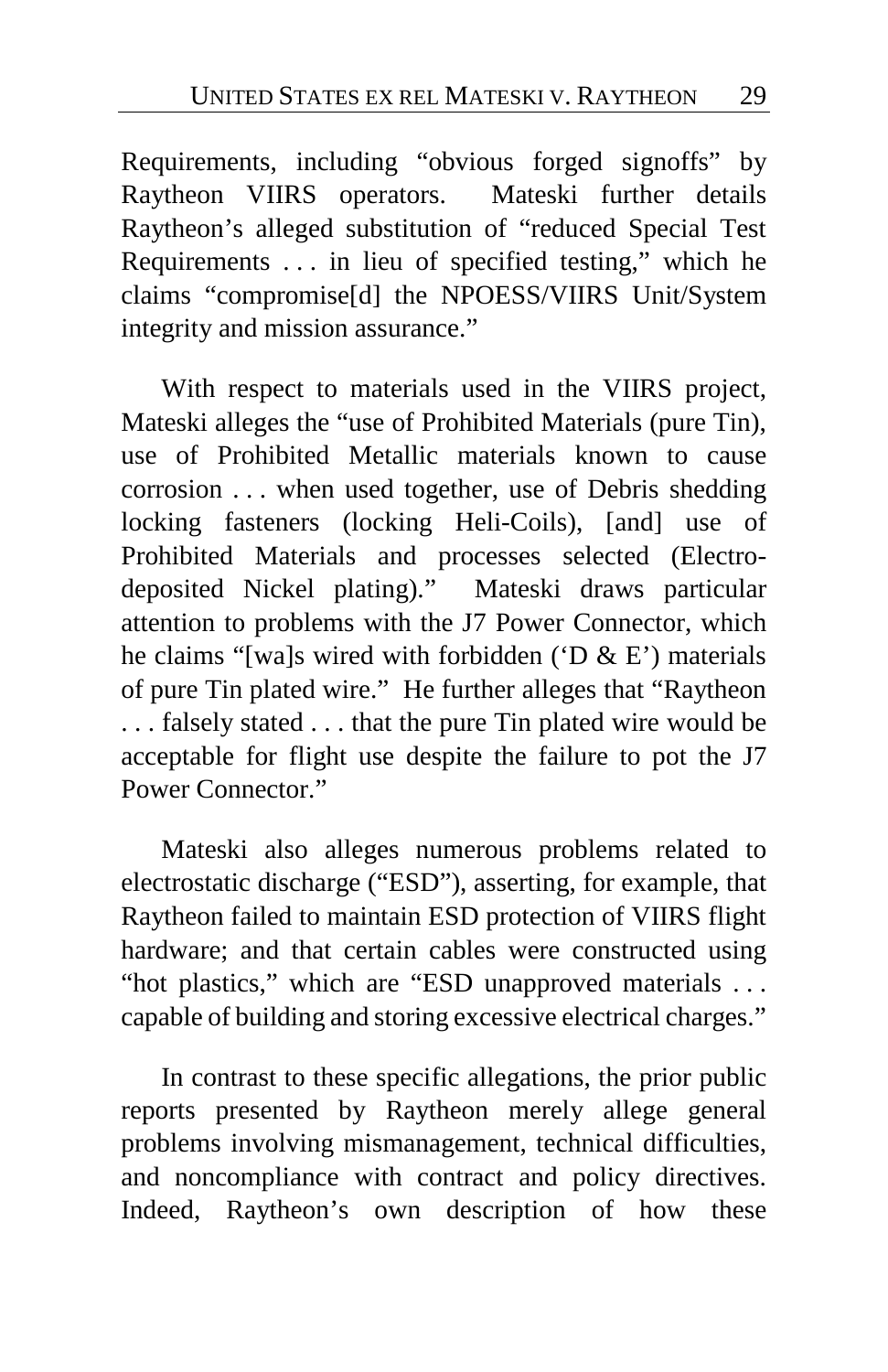disclosures characterized the "problems" in general terms— "numerous, major, profound, serious, severe, significant, systemic, worsening, costing billions of dollars, and resulting in decreased functionality"—supports reading the prior disclosures as revealing only very generalized problems with VIIRS.

Even if, as Raytheon argues, the prior public reports provided "enough information to . . . pursue an investigation" into *some* fraud, and even though the Government did in fact undertake some investigation of VIIRS, the prior reports could not have alerted the Government to the specific areas of fraud alleged by Mateski. The practical consequence of adopting the Seventh Circuit's approach to defining substantial similarity is to allow relators who provide the Government with genuinely new and material information of fraud to move forward with their *qui tam* suits. Mateski is such a relator.

## **V.**

Finally, Raytheon suggests that even if Mateski's Complaint contains some new allegations, the public disclosure bar applies because the Complaint is at least "partly based upon" the prior public reports about VIIRS. We disagree.

It is true that numerous cases from other circuits have indicated that, if a *qui tam* action is even "partly based upon" publicly disclosed allegations or transactions, it is "based upon"' those allegations or transactions for purposes of the public disclosure bar. *See, e.g., United States ex rel. Heath v. Wis. Bell, Inc.*, 760 F.3d 688, 691 (7th Cir. 2014); *Glaser*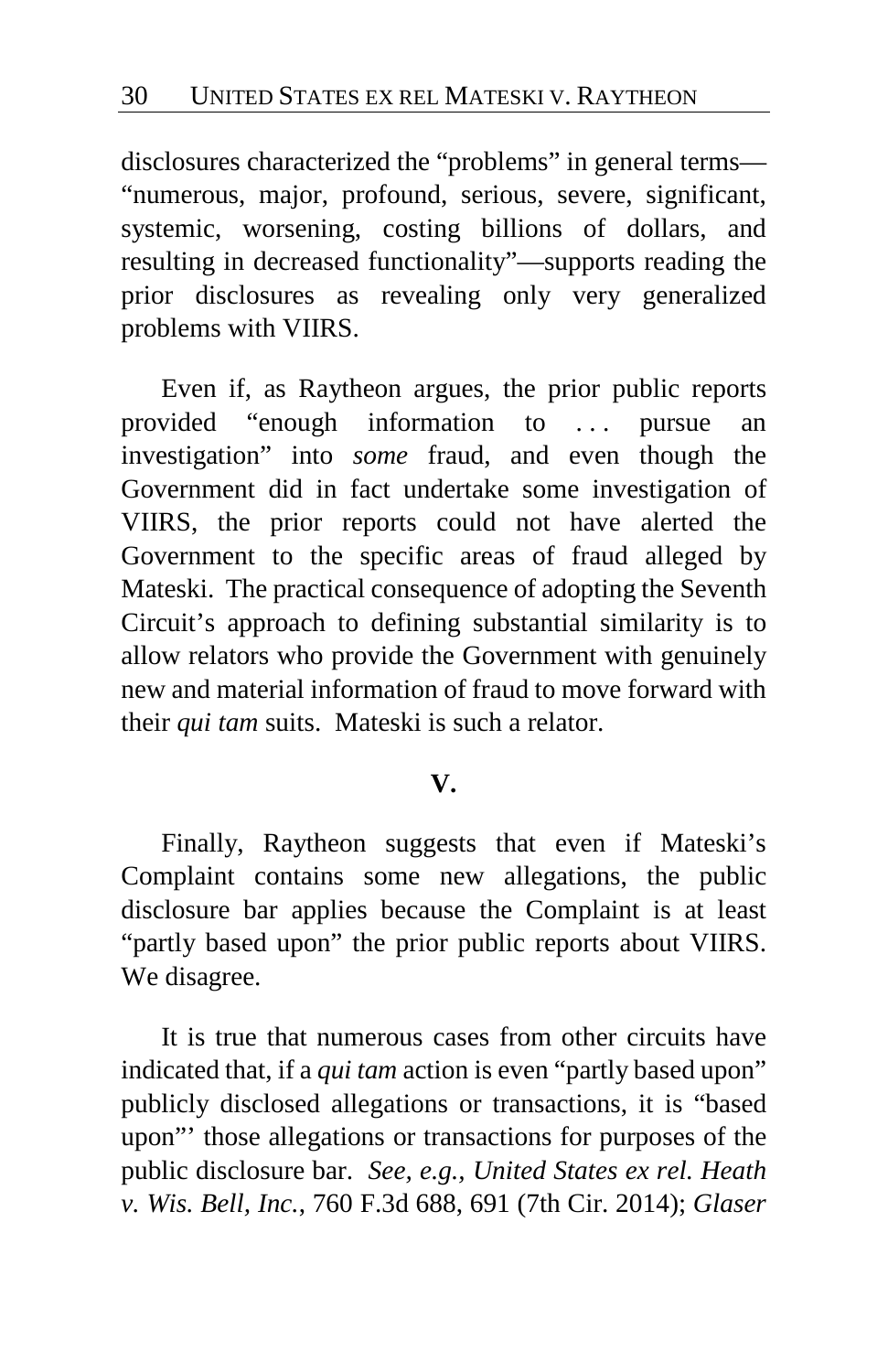*v. Wound Care Consultants, Inc.*, 570 F.3d 907, 920–21 (7th Cir. 2009); *United States ex rel. Poteet v. Medtronic, Inc.*, 552 F.3d 503, 514 (6th Cir. 2009).

Even were we to adopt this "partly based upon" concept, it would not help Raytheon. To the extent these cases utilize this "partly based upon" concept to reach their holdings at all,**[16](#page-30-0)** we understand them to still require that some of the relator's allegations be substantially similar to prior public disclosures. In *Poteet*, for example, the Sixth Circuit explained that "[d]espite the presence of one major allegation that was not made in the [earlier] complaint . . . the primary focus of Poteet's complaint is the same . . . illegal kickback scheme [that was] described in [the earlier] complaint." 552 F.3d at 514. There was no question in *Poteet* that some of the allegations in the complaint that the Sixth Circuit held were precluded by the public disclosure bar were substantially similar to those already disclosed. 552 F.3d at 515 n.7 ("[A]t least some parts of Poteet's complaint are clearly 'based upon' the [earlier] complaint.").

Likewise, in *Glaser*, the Seventh Circuit held that it was "true that Glaser's complaint add[ed] a few allegations" previously public, but that was not enough to avoid the

<span id="page-30-0"></span>**<sup>16</sup>** Some cases quote the "partly based upon" language but then do not rely upon that concept in their analysis. For example, in *United States ex rel. Heath v. Wisconsin Bell, Inc.*, 760 F.3d 688 (7th Cir. 2014), the court quoted "partly based upon," but then held that the public disclosure bar did not apply because the earlier public statements had not revealed any of the key components of the fraud alleged in the subsequent *qui tam* complaint. *Id.* at 691–92. Thus, its ultimate conclusion does not appear to have depended at all on the "partly based upon" concept.